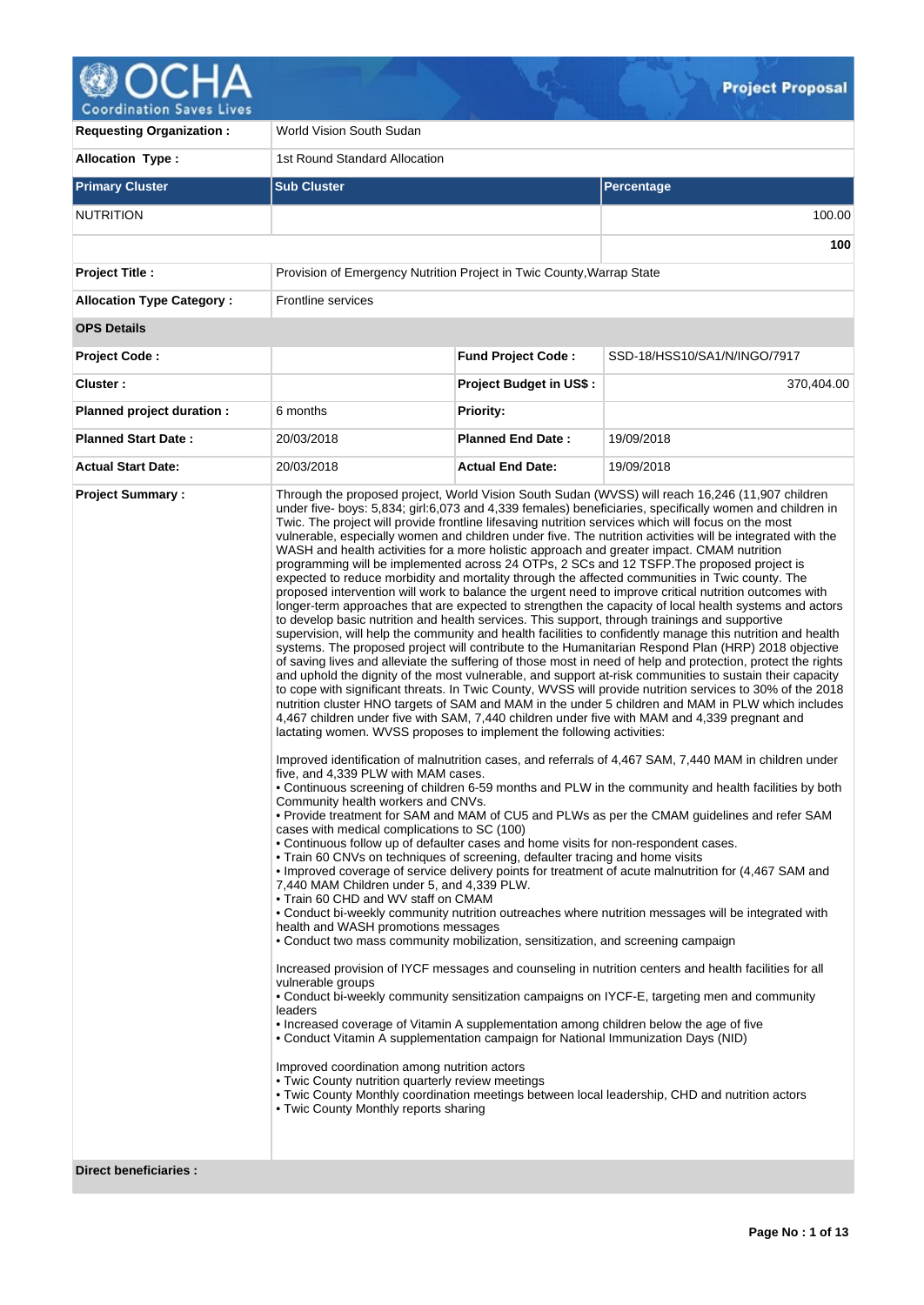| Men                                                                                                                                                                                                                                                                                                                                                                                                                                                                                                                                                                                                                                                                                                                                                                                                                                                                                                                                                                                                                            | Women                       |                                              | <b>Boys</b>             | <b>Girls</b> |                             | <b>Total</b> |  |  |  |  |  |
|--------------------------------------------------------------------------------------------------------------------------------------------------------------------------------------------------------------------------------------------------------------------------------------------------------------------------------------------------------------------------------------------------------------------------------------------------------------------------------------------------------------------------------------------------------------------------------------------------------------------------------------------------------------------------------------------------------------------------------------------------------------------------------------------------------------------------------------------------------------------------------------------------------------------------------------------------------------------------------------------------------------------------------|-----------------------------|----------------------------------------------|-------------------------|--------------|-----------------------------|--------------|--|--|--|--|--|
| 0                                                                                                                                                                                                                                                                                                                                                                                                                                                                                                                                                                                                                                                                                                                                                                                                                                                                                                                                                                                                                              |                             | 4,339                                        | 5,834                   |              | 6,073                       | 16,246       |  |  |  |  |  |
| <b>Other Beneficiaries:</b>                                                                                                                                                                                                                                                                                                                                                                                                                                                                                                                                                                                                                                                                                                                                                                                                                                                                                                                                                                                                    |                             |                                              |                         |              |                             |              |  |  |  |  |  |
| <b>Beneficiary name</b>                                                                                                                                                                                                                                                                                                                                                                                                                                                                                                                                                                                                                                                                                                                                                                                                                                                                                                                                                                                                        |                             | <b>Men</b>                                   | <b>Women</b>            | <b>Boys</b>  | <b>Girls</b>                | <b>Total</b> |  |  |  |  |  |
| Children under 5                                                                                                                                                                                                                                                                                                                                                                                                                                                                                                                                                                                                                                                                                                                                                                                                                                                                                                                                                                                                               |                             |                                              | $\mathbf 0$<br>0        | 5,834        | 6,073                       | 11,907       |  |  |  |  |  |
| Pregnant and Lactating Women                                                                                                                                                                                                                                                                                                                                                                                                                                                                                                                                                                                                                                                                                                                                                                                                                                                                                                                                                                                                   |                             |                                              | $\mathbf 0$<br>4,339    |              | 0<br>0                      | 4,339        |  |  |  |  |  |
| <b>Indirect Beneficiaries:</b>                                                                                                                                                                                                                                                                                                                                                                                                                                                                                                                                                                                                                                                                                                                                                                                                                                                                                                                                                                                                 |                             |                                              |                         |              |                             |              |  |  |  |  |  |
| We are estimating that this project will reach 46,833 indirect beneficiaries.                                                                                                                                                                                                                                                                                                                                                                                                                                                                                                                                                                                                                                                                                                                                                                                                                                                                                                                                                  |                             |                                              |                         |              |                             |              |  |  |  |  |  |
| <b>Catchment Population:</b>                                                                                                                                                                                                                                                                                                                                                                                                                                                                                                                                                                                                                                                                                                                                                                                                                                                                                                                                                                                                   |                             |                                              |                         |              |                             |              |  |  |  |  |  |
| The estimated catchment area for this project is 59,142.                                                                                                                                                                                                                                                                                                                                                                                                                                                                                                                                                                                                                                                                                                                                                                                                                                                                                                                                                                       |                             |                                              |                         |              |                             |              |  |  |  |  |  |
| Link with allocation strategy :                                                                                                                                                                                                                                                                                                                                                                                                                                                                                                                                                                                                                                                                                                                                                                                                                                                                                                                                                                                                |                             |                                              |                         |              |                             |              |  |  |  |  |  |
| The 2018 nutrition cluster strategy focuses on the implementation of multiple nutrition prevention interventions and response mechanisms<br>through the provision of OTP and TSFP in all functional static nutrition sites, and strengthens rapid response mechanisms and provision of<br>survival kits in insecure and inaccessible or hard-to-reach areas. The cluster aims to strengthen the management of SAM with complications<br>through capacity building of partners and key stakeholders, early stimulation and psychosocial support in stabilization centers. Inter-cluster<br>response interventions covering health, food security and livelihoods, and WASH will be implemented and jointly monitored. The core<br>pipelines partners will ensure timely procurement, delivery and prepositioning of supplies in strategically located warehouses.                                                                                                                                                               |                             |                                              |                         |              |                             |              |  |  |  |  |  |
| World Vision South Sudan(WVSS) has aligned its emergency nutrition interventions to the nutrition cluster strategy by providing OTP and<br>TSFP services to IDPs and vulnerable populations in Twic county through nutrition sites (OTP and TSPF sites) and whenever necessary<br>mobile outreaches will be organized to reach out to 'hard to reach' populations. Through these project community activities and sensitization<br>related to nutrition for children under five and pregnant and lactating mothers will be carried out. Nutrition education, MUAC screenings,<br>case finding and defaulters tracing will be conducted by community nutrition volunteers. Community structures, such as MTMSG and<br>involvement of community leaders for increasing uptake of CMAM and MIYCN practices for optimal feeding, will be strengthened.                                                                                                                                                                             |                             |                                              |                         |              |                             |              |  |  |  |  |  |
| WVSS will ensure that there is a continuum of care whereby patients seen at OTP sites will be transferred to stabilization centers and TSFP<br>sites and vice-versa. Cases of SAM with medical complications will be referred to the two stabilization centers (Windsock and Akak) within<br>Twic County.                                                                                                                                                                                                                                                                                                                                                                                                                                                                                                                                                                                                                                                                                                                      |                             |                                              |                         |              |                             |              |  |  |  |  |  |
| Because of the linkage between health, WASH and malnutrition in Twic county, WVSS will ensure through this project that there is strong<br>linkages or integration between the provision of nutrition services and WASH/health services, including child protection/GBV.                                                                                                                                                                                                                                                                                                                                                                                                                                                                                                                                                                                                                                                                                                                                                       |                             |                                              |                         |              |                             |              |  |  |  |  |  |
| Because the nutrition cluster intends to invest in local capacity building regarding the key components of nutrition response, assessment,<br>analysis and utilization. WVSS will work with affected people to sensitize them about specific nutrition requirements for the different<br>segments of the community and ensure feedback on the implementation of the CMAM project is collect, analyze and acted upon. WVSS will<br>work with the nutrition cluster in sharing real-time information and humanitarian updates which can have an impact on the provision of<br>nutrition interventions in Twic county. In relation to child protection and GBV, WVSS will ensure that nutrition centers will serve as platforms<br>to raise awareness among women and girls on GBV and child protection issues.<br>As WVSS is implementing cash-based programming in the former Warrap state, particularly in Twic, mothers of malnourished children will<br>be linked up to the cash programming project and other FSL projects. |                             |                                              |                         |              |                             |              |  |  |  |  |  |
| WVSS will put also an emphasis in building capacity of CHD/SMOH in the provision of CMAM service by facilitating the training of health<br>workers, nutrition assistants and CNVs. Further, WVSS will conduct joint supportive supervision to ensure that nutrition services provided to<br>children under five, pregnant and lactating women are in line with the nutrition / MoH protocols and guidelines.                                                                                                                                                                                                                                                                                                                                                                                                                                                                                                                                                                                                                   |                             |                                              |                         |              |                             |              |  |  |  |  |  |
| To ensure that nutrition sites have sufficient supplies, WVSS will work in collaboration with the core pipeline managers (UNICEF and WFP)<br>and will seek guidance from the cluster whenever necessary in order to avoid pipeline breaks in Twic County. All nutrition information will be<br>shared with nutrition cluster and the lead agencies in line with the recommended procedures.                                                                                                                                                                                                                                                                                                                                                                                                                                                                                                                                                                                                                                    |                             |                                              |                         |              |                             |              |  |  |  |  |  |
| <b>Sub-Grants to Implementing Partners:</b>                                                                                                                                                                                                                                                                                                                                                                                                                                                                                                                                                                                                                                                                                                                                                                                                                                                                                                                                                                                    |                             |                                              |                         |              |                             |              |  |  |  |  |  |
|                                                                                                                                                                                                                                                                                                                                                                                                                                                                                                                                                                                                                                                                                                                                                                                                                                                                                                                                                                                                                                | <b>Partner Name</b>         |                                              | <b>Partner Type</b>     |              | <b>Budget in US\$</b>       |              |  |  |  |  |  |
|                                                                                                                                                                                                                                                                                                                                                                                                                                                                                                                                                                                                                                                                                                                                                                                                                                                                                                                                                                                                                                |                             |                                              |                         |              |                             |              |  |  |  |  |  |
| Other funding secured for the same project (to date) :                                                                                                                                                                                                                                                                                                                                                                                                                                                                                                                                                                                                                                                                                                                                                                                                                                                                                                                                                                         |                             |                                              |                         |              |                             |              |  |  |  |  |  |
|                                                                                                                                                                                                                                                                                                                                                                                                                                                                                                                                                                                                                                                                                                                                                                                                                                                                                                                                                                                                                                | <b>Other Funding Source</b> |                                              |                         |              | <b>Other Funding Amount</b> |              |  |  |  |  |  |
|                                                                                                                                                                                                                                                                                                                                                                                                                                                                                                                                                                                                                                                                                                                                                                                                                                                                                                                                                                                                                                |                             |                                              |                         |              |                             |              |  |  |  |  |  |
| Organization focal point:                                                                                                                                                                                                                                                                                                                                                                                                                                                                                                                                                                                                                                                                                                                                                                                                                                                                                                                                                                                                      |                             |                                              |                         |              |                             |              |  |  |  |  |  |
|                                                                                                                                                                                                                                                                                                                                                                                                                                                                                                                                                                                                                                                                                                                                                                                                                                                                                                                                                                                                                                |                             |                                              |                         |              |                             |              |  |  |  |  |  |
| <b>Name</b>                                                                                                                                                                                                                                                                                                                                                                                                                                                                                                                                                                                                                                                                                                                                                                                                                                                                                                                                                                                                                    | <b>Title</b>                |                                              | <b>Email</b>            |              | <b>Phone</b>                |              |  |  |  |  |  |
| Jacobus Koen                                                                                                                                                                                                                                                                                                                                                                                                                                                                                                                                                                                                                                                                                                                                                                                                                                                                                                                                                                                                                   | director                    | Program development<br>and quality assurance | Jacobus_Koen@wvi.org    |              | 0928123529                  |              |  |  |  |  |  |
| Thatcher Ng'ong'a                                                                                                                                                                                                                                                                                                                                                                                                                                                                                                                                                                                                                                                                                                                                                                                                                                                                                                                                                                                                              |                             | Senior Program Officer                       | Thatcher_Ngonga@wvi.org |              | 0925 413943                 |              |  |  |  |  |  |
|                                                                                                                                                                                                                                                                                                                                                                                                                                                                                                                                                                                                                                                                                                                                                                                                                                                                                                                                                                                                                                |                             |                                              |                         |              |                             |              |  |  |  |  |  |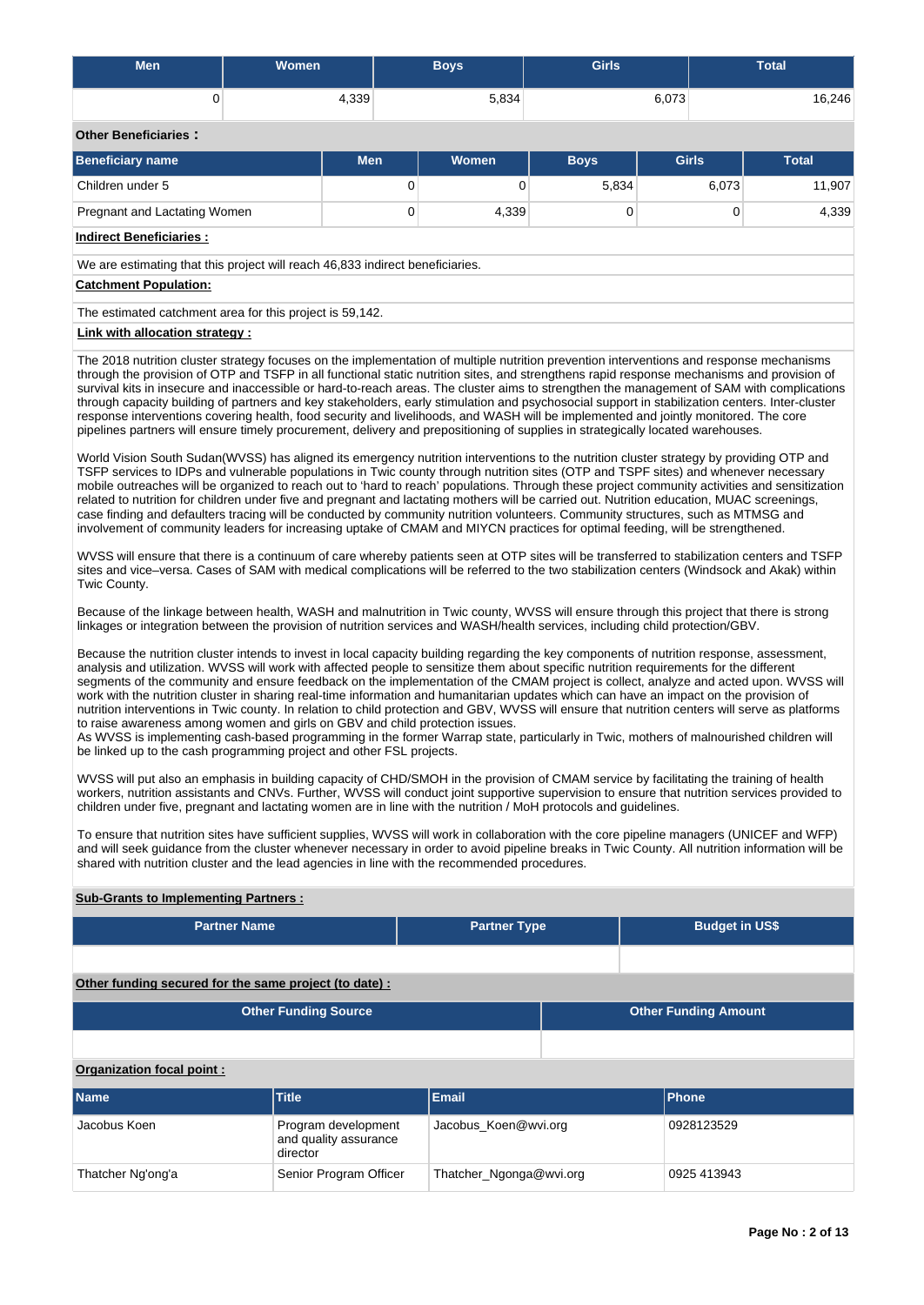Rhonda N Holloway **Program Officer** Rhonda Holloway@wvi.org 0925 827931

#### **BACKGROUND**

### **1. Humanitarian context analysis**

The humanitarian crisis in South Sudan has spread and became more complex as a result of armed conflict and inter-communal violence, economic decline, disease, climatic shocks and famine. More than three million people have been forced to flee their homes since the conflict began in December 2013, including nearly 1.9 million people who have been internally displaced (with 50% estimated to be children). The nutrition situation in South Sudan has continued to deteriorate since 2015 and according to the 2018 HRP nearly 1.8 million South Sudanese people and 304,560 refugees require emergency nutrition support in 2018. This is due to growing severe food insecurity and a high disease burden among people affected by the ongoing conflict and economic crisis. People in conflict-affected areas are especially vulnerable to malnutrition, due to the frequent disruption in health and nutrition services. Children under five, and pregnant and lactating women are the most vulnerable groups to acute malnutrition due to their increased biological and physiological needs. Other vulnerable groups including the elderly, tuberculosis patients and people living with HIV/ AIDS are also a greater risk for malnutrition. The conflict and increasing levels of food insecurity worsened by rising staple food prices and collapse of the market, have had the most direct impact on people's nutrition status. Acute malnutrition remains a major public health emergency in South Sudan particular in Twic county. Twic is located in the former Warrap State bordering Unity State to the East and Abyei and Sudan to the North. In recent years, Twic County has experienced a high influx of displaced persons and returnees from Abyei, Unity and Sudan. This rapid increase of vulnerable persons in this area has made it difficult for the government and NGOs to provide basic health and nutrition services which has led to chronic malnutrition among the population in Twic. The conflict in the disputed border area of Abyei which started in 2012 caused thousands of people to be displaced from their homes seeking shelter and life-saving assistance in safer locations, notably in neighboring Twic County. The recurrent conflict in Unity State continues to displace households and Twic County is a host to approximately 2000 households from Unity State. The ongoing diplomatic impasse between Sudan and South Sudan has extremely affected households in Twic as they depend mainly on Sudan for importation of market supplies of food and non-food commodities. The closure of the Sudan border has negatively impacted the market and limited formal trade. Furthermore, Twic is further away from other east african markets like Uganda and Kenya, and with double taxation and high transport costs, that increases food commodities prices leaving food commodities both physical and economical inaccessible. This has been exacerbated by the currently economic crisis in the country which has eroded the buying power of the local currency and foreign currency is not accessible to the most vulnerable households. All these factors have led to the dire food insecurity situation which needs to be urgently addressed to avert a possible famine.

### **2. Needs assessment**

A total of 37 SMART surveys were conducted between January and September 2017. The 30 out of 37, surveys showed global acute malnutrition weight-for-height (GAM WHZ) prevalence above the World Health Organization (WHO) emergency threshold of 15 percent. According to 2017 South Sudan Humanitarian Need Overview (HNO), Twic county in the former Warrap State had a Global Acute Malnutrition (GAM) rate of 19.7%, which is above the WHO emergency threshold of 15%. Regardless of the relative stability, the former Warrap state is the 3rd most food insecure state in South Sudan after Unity and Northern Bahr el Ghazal (February 20 2017 IPC analysis). In August 2017, World Vision South Sudan conducted a SMART survey in Twic county and this survey show a current GAM WHZ at 35.9% (31.6-40.3 95% CI) and SAM WHZ at 11.6% (8.7-15.3 95% CI) indicating a very critical phase of acute malnutrition as per WHO 2006 classification. This shows a deteriorating situation of nutritional status of children 6-59 months when compared to the SMART survey conduct in 2016 which is reflected in the HNO and Humanitarian response plan for 2017.

The WVSS SMART survey report also states that the malnutrition prevalence by MUAC was higher among girls than boys. The proportion of girls 3.6% (2.0- 6.3 95% CI) affected by severe acute malnutrition was double that of boys 1.8% (0.6- 4.9 95% CI). The intervention should not be inclined to target girls more than boys but it is just a statistical note and therefore both genders should receive equal attention when mainstreaming any rehabilitation program.

### **3. Description Of Beneficiaries**

The total population of Twic County is estimated at 413,144. WVSS will be operating in all former 6 payams which include Turalei Payam, Wunrok, Pan-Nyok, Akoc, Ajak-Kuach, Aweng, and Akoc Payam. According to the 2018 South Sudan Humanitarian Need Overview, the nutrition cluster plans to target 18,613 children under five with SAM, 31,002 children under five with MAM and 18,081 pregnant and lactating women. Through the SSHF SA1 allocation, WVSS intends to target 30% of the nutrition cluster's target which includes 4,467(boy:2,188 girl:2,279) children under five with SAM, 7,440( boy:3,646 girl:3,794) children under five with MAM and 4,339 pregnant and lactating women.

### **4. Grant Request Justification**

Children suffering from severe acute malnutrition are nine times more likely to die than their healthy peers, while those with moderate acute malnutrition are three times more likely to die. Undernourished children who survive may become locked in a cycle of recurring illness and faltering growth, with irreversible damage to their development and cognitive abilities. PLWs have increased nutritional requirements due to their physiological conditions that cannot be met through normal meals; and more so in South Sudan where most households are food insecure. If not targeted and supported, malnutrition in pregnant women can lead to adverse birth outcomes that might include: low birth weight babies, miscarriages and pre-mature deliveries. Twic County has nutrition services being offered at 24 Outpatient Therapeutic Programme (OTP) sites in which 12 facilities of the 24 sites are integrated with TSFP components. To ensure continuum of care, WVSS also plans to strengthen activities in two stabilization centers to ensure that children under 5 with SAM with medical complications are adequately treated. By strengthen both referral points at the TSFP and stabilization, WVSS will be able to ensure that women and children have adequate access to a continuum of care. With the current GAM rate at 35.9%, the need for nutrition services in Twic County cannot be understated. At the beginning of the year, the nutrition cluster estimated that 18,613(80%) SAM cases in the age group of 6 to 59 months, 30,002(60%) MAM cases in the age group 6 to 59 months, and 20,469(60%) pregnant and lactating women need to be targeted. The proposed project will support nutrition services for a period of 6 months in all 24 OTPs, 12 TSFP sites and two stabilization centers to enable increased access to nutrition services to reach 11,073 under 5 children(boy: 5426; girl: 5647) with screening activities. The project will target 4,667(boys: 2,188; girls: 2279) under five with SAM cases, 7,440 (boys: 3,646; girls: 3,794) children under five with MAM cases and 4,339 pregnant and lactating women. 100(48 Males, 52 Females) under children five with medical complications will be treated at the stabilization center during this six month project. The proposed project will be a continuation of a project funded by the Japanese Platform Fund that ends this month.

### **5. Complementarity**

World Vision is currently implementing nutrition interventions in Twic funded by the Japanese Platform Fund. World Vision is seeking SSHF funding to continue the current nutrition programming in Twic. World Vision currently receives nutrition supplies from UNICEF such as medicines and ready to use therapeutic food for management for SAM cases and supplies for MAM management from WFP. The proposed project will directly complement these ongoing UNICEF and WFP projects to ensure that more malnourished vulnerable children are reached in South Sudan.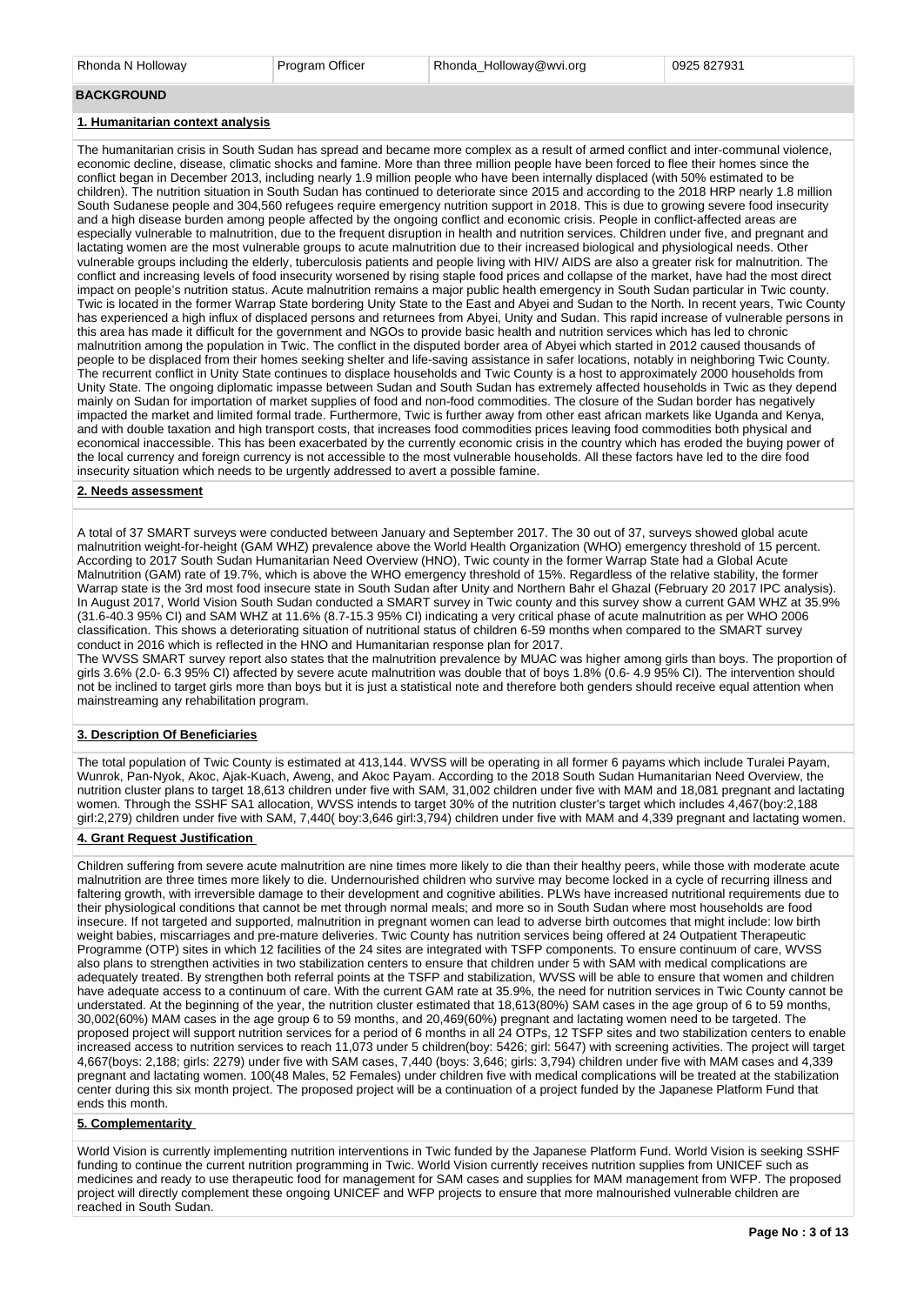### **Overall project objective**

The overall objective of this project is to provide integrated emergency nutrition services to children under five and pregnant and lactating women in Twic county. The emergency nutrition project will be implemented across 24 facilities and contribute to the reduction of global acute malnutrition among children 6-59 months and pregnant and lactating women in Twic County.

#### **NUTRITION Cluster objectives Strategic Response Plan (SRP) objectives Percentage of activities** Deliver timely, life-saving management of acute malnutrition for the most vulnerable and at risk, including U5 children, PLW and older people in PoC sites SO1: Save lives by providing timely and integrated multisector assistance to reduce acute needs 30 Increase access to maternal, infant and young child nutrition programmes to prevent under-nutrition among the most vulnerable and at risk, including U5 children and PLW in need in conflict and high-burden states SO1: Save lives by providing timely and integrated multisector assistance to reduce acute needs 30 Enhance nutrition situation monitoring, analysis and utilization of early warning information for timely, coordinated response and decision-making SO3: Support at-risk communities to sustain their capacity to cope with significant threats 20 Increase access to integrated nutrition, health, WASH, and food security and livelihoods activities in counties with critical levels of acute malnutrition SO2: Reinforce protection and promote access to basic services for the most vulnerable people 20

**Contribution to Cluster/Sector Objectives :** The project objectives are well aligned with the cluster objectives. The project is designed to contribute to saving lives through the management of SAM among under 5 children, management of MAM among children under five, and management of MAM among pregnant and lactating women. The management of acute malnutrition will be done through identification of cases of malnutrition at the community level and their management at OTP sites, TSFP sites, and the referral of SAM cases with medical complications to the stabilization centers.

### **Outcome 1**

Increased the programme coverage and quality of CMAM services among children 6-59 months and pregnant and lactating women in Twic county.

# **Output 1.1**

### **Description**

24 health facilities are implementing CMAM (treatment of SAM/MAM) in Twic county

#### **Assumptions & Risks**

**Assumptions** Supplies are adequate and prepositioned timely Accessibility is allowable for activities to continue Security situation improved Funds are adequate to support the activities Risks Heightened insecurity, no access Supplies looted, or no access to preposition Funds delay

### **Indicators**

|                     |                                                                      |                                                                                                                                             |            | <b>End cycle beneficiaries</b> |                   |           |               |  |  |
|---------------------|----------------------------------------------------------------------|---------------------------------------------------------------------------------------------------------------------------------------------|------------|--------------------------------|-------------------|-----------|---------------|--|--|
| Code                | <b>Cluster</b>                                                       | <b>Indicator</b>                                                                                                                            | <b>Men</b> | <b>Women</b>                   | <b>Boys</b> Girls |           | <b>Target</b> |  |  |
| Indicator 1.1.1     | <b>NUTRITION</b>                                                     | Cure rate for SAM cases(%) (SPHERE standard ><br>75)                                                                                        |            |                                |                   |           | 80            |  |  |
|                     | <b>Means of Verification:</b> monthly reports                        |                                                                                                                                             |            |                                |                   |           |               |  |  |
| Indicator<br>1.1.10 | <b>NUTRITION</b>                                                     | (Frontline Services) Number of girls and boys (6-<br>59 months) newly admitted with MAM and treated<br>with RUSF supplies from the pipeline |            |                                | 3.64<br>6         | 3,79<br>4 | 7,440         |  |  |
|                     | <b>Means of Verification</b> : Weekly, monthly and quarterly reports |                                                                                                                                             |            |                                |                   |           |               |  |  |
| Indicator<br>1.1.11 | <b>NUTRITION</b>                                                     | (Frontline Services) Number of girls and boys (6-<br>59 months) referred to Stabilization Center for<br>SAM with medical complications      |            |                                | 49                | 51        | 100           |  |  |
|                     | <b>Means of Verification</b> : Weekly, monthly and quarterly reports |                                                                                                                                             |            |                                |                   |           |               |  |  |
| Indicator<br>1.1.12 | <b>NUTRITION</b>                                                     | Number of PLWs with acute malnutrition newly<br>admitted for treatment in TSFP'                                                             |            |                                |                   |           | 4,339         |  |  |
|                     | <b>Means of Verification:</b> weekly, monthly and quarterly reports  |                                                                                                                                             |            |                                |                   |           |               |  |  |
| Indicator<br>1.1.13 | <b>NUTRITION</b>                                                     | (Frontline Services) Number of nutrition sites<br>providing integrated OTP and TSFP services<br>(continuum of Care)                         |            |                                |                   |           | 12            |  |  |
|                     | <b>Means of Verification:</b> Weekly, monthly and quarterly report   |                                                                                                                                             |            |                                |                   |           |               |  |  |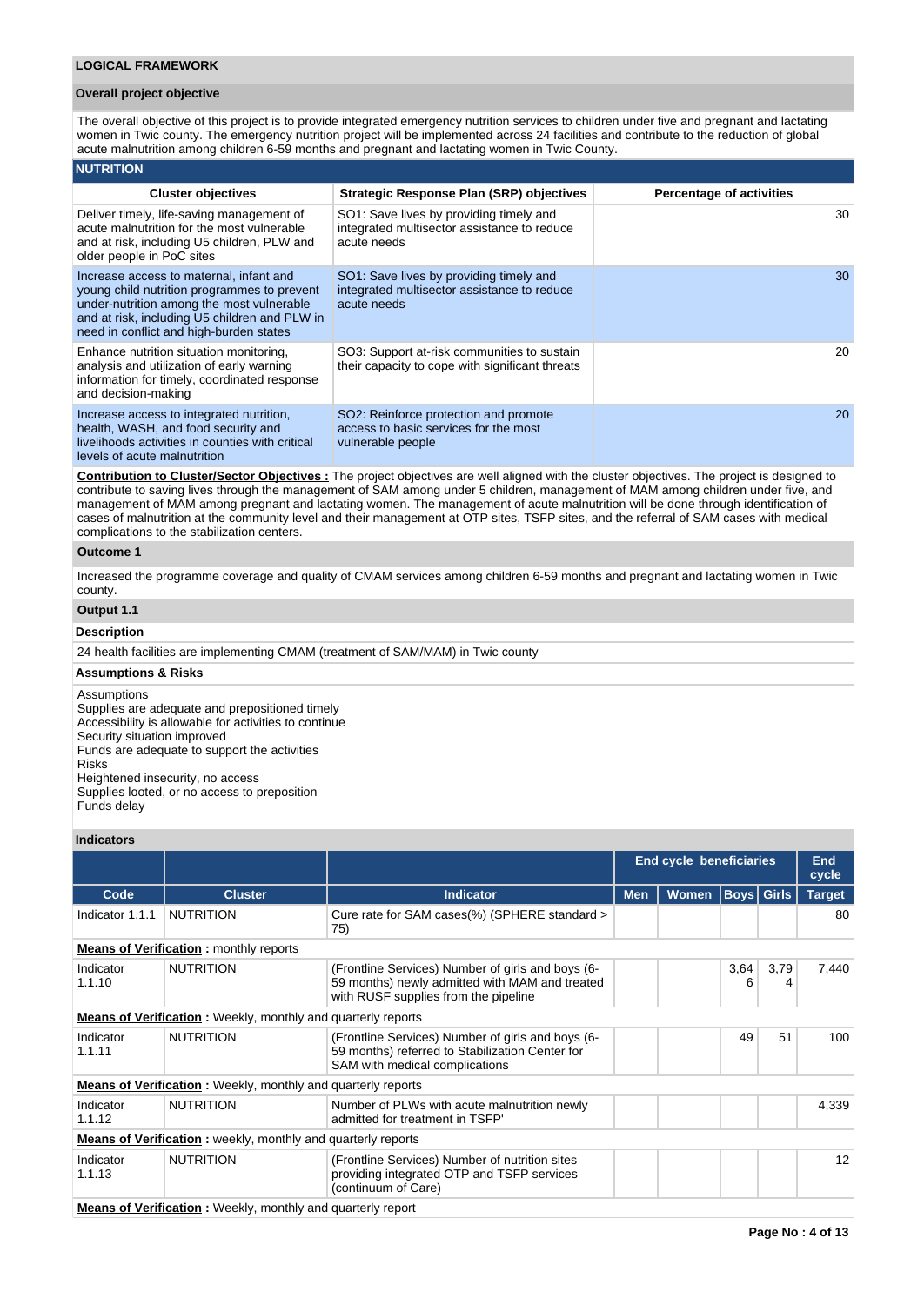| Indicator 1.1.2                             | NUTRITION                                                                                                                                                                                                                                                                         | Cure rate for MAM cases (%) (SPHERE standard<br>> 75                                                                                                |            |                         |             |              | 80                  |
|---------------------------------------------|-----------------------------------------------------------------------------------------------------------------------------------------------------------------------------------------------------------------------------------------------------------------------------------|-----------------------------------------------------------------------------------------------------------------------------------------------------|------------|-------------------------|-------------|--------------|---------------------|
|                                             | <b>Means of Verification:</b> monthly                                                                                                                                                                                                                                             |                                                                                                                                                     |            |                         |             |              |                     |
| Indicator 1.1.3                             | NUTRITION                                                                                                                                                                                                                                                                         | Defaulter rate for SAM Cases (%) (SPHERE<br>standard $<$ 15)                                                                                        |            |                         |             |              | 10                  |
|                                             | <b>Means of Verification:</b> monthly reports                                                                                                                                                                                                                                     |                                                                                                                                                     |            |                         |             |              |                     |
| Indicator 1.1.4   NUTRITION                 |                                                                                                                                                                                                                                                                                   | Defaulter rate for MAM cases (%) (SPHERE<br>standard <10)                                                                                           |            |                         |             |              | 10                  |
|                                             | <b>Means of Verification:</b> monthly                                                                                                                                                                                                                                             |                                                                                                                                                     |            |                         |             |              |                     |
| Indicator 1.1.5   NUTRITION                 |                                                                                                                                                                                                                                                                                   | Death rate for SAM cases (%) (SPHERE standard<br>< 10                                                                                               |            |                         |             |              | 7                   |
|                                             | <b>Means of Verification:</b> monthly report                                                                                                                                                                                                                                      |                                                                                                                                                     |            |                         |             |              |                     |
| Indicator 1.1.6                             | <b>NUTRITION</b>                                                                                                                                                                                                                                                                  | Death rate for MAM cases (%) (SPHERE standard<br>$~<$ 10)                                                                                           |            |                         |             |              | $\overline{7}$      |
|                                             | <b>Means of Verification:</b> monthly rate                                                                                                                                                                                                                                        |                                                                                                                                                     |            |                         |             |              |                     |
| Indicator 1.1.7                             | NUTRITION                                                                                                                                                                                                                                                                         | Percentage of PLWs/caregivers who are aware of<br>their rights and entitlements with respect to<br>nutrition programs                               |            |                         |             |              | 60                  |
|                                             | <b>Means of Verification:</b> Project reports                                                                                                                                                                                                                                     |                                                                                                                                                     |            |                         |             |              |                     |
| Indicator 1.1.8                             | <b>NUTRITION</b>                                                                                                                                                                                                                                                                  | (Frontline Services) Number of SAM children<br>tested for Malaria and referred for treatment.                                                       |            |                         | 1,36<br>7   | 1,42<br>5    | 2,792               |
|                                             | Means of Verification: weekly and monthly report                                                                                                                                                                                                                                  |                                                                                                                                                     |            |                         |             |              |                     |
| Indicator 1.1.9                             | <b>NUTRITION</b>                                                                                                                                                                                                                                                                  | (Frontline Services) Number of girls and boys (6-<br>59 months) newly admitted with SAM in OTPs and<br>treated with RUTF supplies from the pipeline |            |                         | 2,18<br>8   | 2,27<br>9    | 4,467               |
|                                             | <b>Means of Verification:</b> weekly and monthly report                                                                                                                                                                                                                           |                                                                                                                                                     |            |                         |             |              |                     |
| <b>Activities</b>                           |                                                                                                                                                                                                                                                                                   |                                                                                                                                                     |            |                         |             |              |                     |
|                                             |                                                                                                                                                                                                                                                                                   |                                                                                                                                                     |            |                         |             |              |                     |
| Activity 1.1.1                              |                                                                                                                                                                                                                                                                                   |                                                                                                                                                     |            |                         |             |              |                     |
|                                             |                                                                                                                                                                                                                                                                                   | Conduct continuous screening of children 0-59 months and PLW in the community and health facilities                                                 |            |                         |             |              |                     |
| Activity 1.1.2                              |                                                                                                                                                                                                                                                                                   |                                                                                                                                                     |            |                         |             |              |                     |
|                                             |                                                                                                                                                                                                                                                                                   | Provide treatment for SAM and MAM of CU5 and PLWs as per the CMAM guidelines and refer SAM cases with medical complications to SC                   |            |                         |             |              |                     |
| Activity 1.1.3                              |                                                                                                                                                                                                                                                                                   |                                                                                                                                                     |            |                         |             |              |                     |
|                                             |                                                                                                                                                                                                                                                                                   | Continuous follow up of defaulter cases and home visits for non-respondent cases.                                                                   |            |                         |             |              |                     |
| Activity 1.1.4                              |                                                                                                                                                                                                                                                                                   |                                                                                                                                                     |            |                         |             |              |                     |
| visits                                      |                                                                                                                                                                                                                                                                                   | Train Community Nutrition Volunteers(CNVs) or Home Health Promoters(HHPs) on techniques of screening, defaulter tracking and home                   |            |                         |             |              |                     |
| Activity 1.1.5                              |                                                                                                                                                                                                                                                                                   |                                                                                                                                                     |            |                         |             |              |                     |
|                                             |                                                                                                                                                                                                                                                                                   | Treat children with SAM with medical complications in two Stabilization centers                                                                     |            |                         |             |              |                     |
| Output 1.2                                  |                                                                                                                                                                                                                                                                                   |                                                                                                                                                     |            |                         |             |              |                     |
| <b>Description</b>                          |                                                                                                                                                                                                                                                                                   |                                                                                                                                                     |            |                         |             |              |                     |
| among vulnerable populations                |                                                                                                                                                                                                                                                                                   | Improve the nutritional status of children under 5 and PLW at the community and health facility level and prevent deterioration, especially         |            |                         |             |              |                     |
| <b>Assumptions &amp; Risks</b>              |                                                                                                                                                                                                                                                                                   |                                                                                                                                                     |            |                         |             |              |                     |
| Security situation improved<br><b>Risks</b> | Supplies are adequate and prepositioned timely<br>Accessibility is allowable for activities to continue<br>Funds are adequate to support the activities<br>Heightened insecurity, no access<br>Supplies looted, or no access to preposition<br>Funds delay/Project approval delay |                                                                                                                                                     |            |                         |             |              |                     |
| <b>Indicators</b>                           |                                                                                                                                                                                                                                                                                   |                                                                                                                                                     |            |                         |             |              |                     |
|                                             |                                                                                                                                                                                                                                                                                   |                                                                                                                                                     |            | End cycle beneficiaries |             |              | <b>End</b><br>cycle |
| Code                                        | <b>Cluster</b>                                                                                                                                                                                                                                                                    | <b>Indicator</b>                                                                                                                                    | <b>Men</b> | <b>Women</b>            | <b>Boys</b> | <b>Girls</b> | <b>Target</b>       |
| Indicator 1.2.1                             | <b>NUTRITION</b>                                                                                                                                                                                                                                                                  | (Frontline Services) Number of<br>nutrition/healthcare workers trained on CMAM                                                                      | 40         | 20                      |             |              | 60                  |
|                                             | <b>Means of Verification:</b> Traning report                                                                                                                                                                                                                                      |                                                                                                                                                     |            |                         |             |              |                     |

10 10 20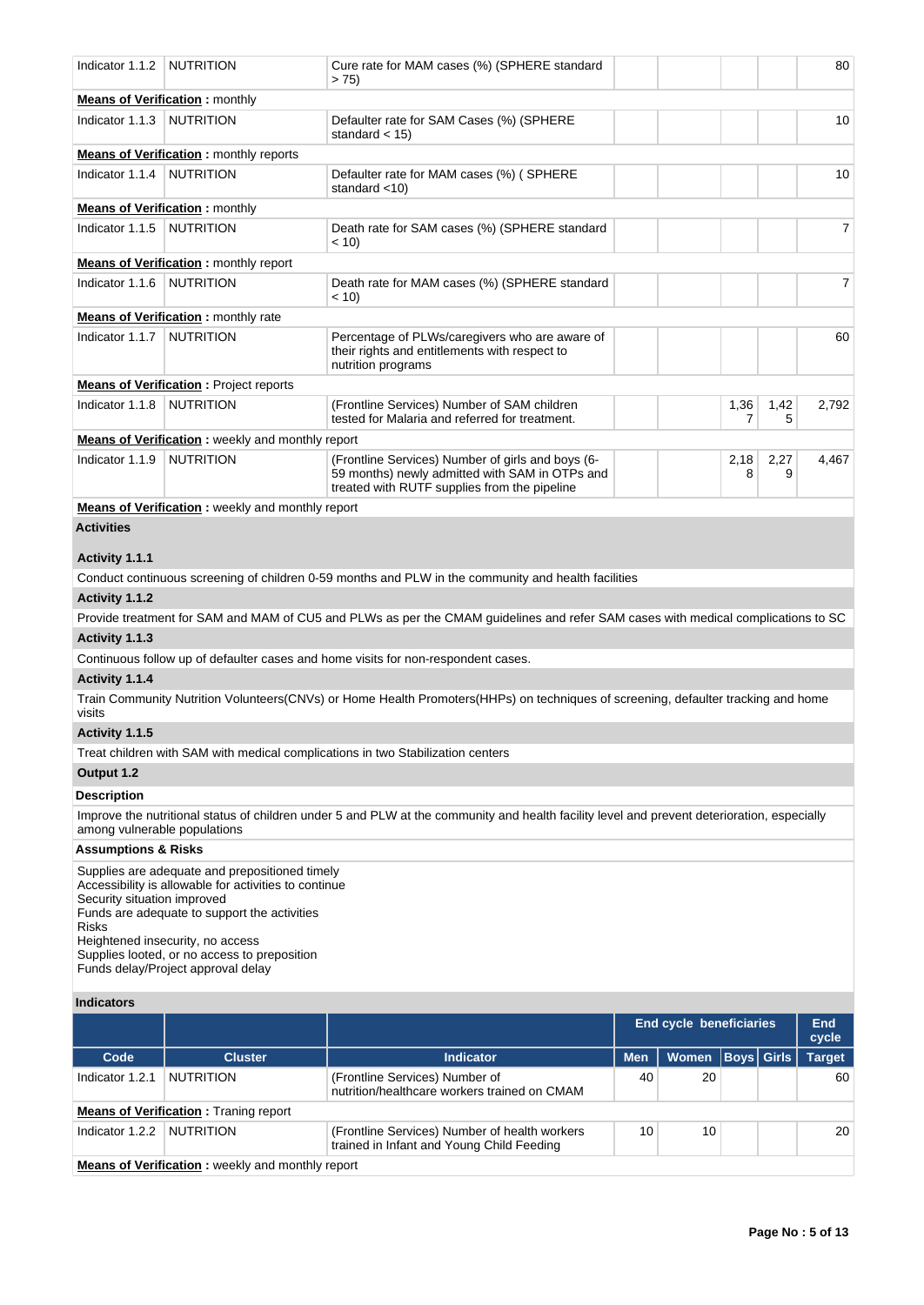| Indicator 1.2.3                | NUTRITION                                             | (Frontline Services) Number of children (6-59)<br>months) screened and referred for malnutrition<br>treatment in the Community            |  | 5,42<br>6 | 5,64 | 11,073 |
|--------------------------------|-------------------------------------------------------|-------------------------------------------------------------------------------------------------------------------------------------------|--|-----------|------|--------|
|                                | <b>Means of Verification:</b> weekly and month report |                                                                                                                                           |  |           |      |        |
| <b>Activities</b>              |                                                       |                                                                                                                                           |  |           |      |        |
| Activity 1.2.1                 |                                                       |                                                                                                                                           |  |           |      |        |
|                                |                                                       | Train 60(12 CHD and 48 WV staff) on CMAM as per the SS MoH CMAM guideline                                                                 |  |           |      |        |
| Activity 1.2.2                 |                                                       |                                                                                                                                           |  |           |      |        |
|                                |                                                       | Conduct bi-weekly community nutrition outreaches where nutrition messages will be integrated with health and WASH promotions messages     |  |           |      |        |
| <b>Outcome 2</b>               |                                                       |                                                                                                                                           |  |           |      |        |
|                                |                                                       | Strengthen and support prevention of malnutrition among boys and girls aged 0-59 months, pregnant and lactating women.                    |  |           |      |        |
| Output 2.1                     |                                                       |                                                                                                                                           |  |           |      |        |
| <b>Description</b>             |                                                       |                                                                                                                                           |  |           |      |        |
| under 5.                       |                                                       | Increased access to activities preventing under- nutrition for the most vulnerable and at risk, including through MIYCN for PLW, TSFP for |  |           |      |        |
| <b>Assumptions &amp; Risks</b> |                                                       |                                                                                                                                           |  |           |      |        |
|                                |                                                       |                                                                                                                                           |  |           |      |        |

Supplies are adequate and prepositioned timely Accessibility is allowable for activities to continue Security situation improved Funds are adequate to support the activities Risks Heightened insecurity, no access Supplies looted, or no access to preposition Funds delay/Project approval

### **Indicators**

|                 |                                                          |                                                                                                                             |            | <b>End cycle beneficiaries</b> |                   | End<br>cycle |               |
|-----------------|----------------------------------------------------------|-----------------------------------------------------------------------------------------------------------------------------|------------|--------------------------------|-------------------|--------------|---------------|
| Code            | <b>Cluster</b>                                           | <b>Indicator</b>                                                                                                            | <b>Men</b> | Women                          | <b>Boys Girls</b> |              | <b>Target</b> |
| Indicator 2.1.1 | <b>NUTRITION</b>                                         | Number of children (12 -59 months) dewormed in<br>non-NID areas (boys:4,557; girls:4,743)                                   |            |                                |                   |              | 9.300         |
|                 | <b>Means of Verification:</b> weekly and monthly reports |                                                                                                                             |            |                                |                   |              |               |
| Indicator 2.1.2 | NUTRITION                                                | (Frontline Services) Number of PLWs trained on<br>nutrition package (MIYCN, WASH, Health, Use of<br>Nutrition supplies etc) |            | 3.797                          |                   | $\Omega$     | 3.797         |

**Means of Verification :** weekly and monthly reports

### **Activities**

### **Activity 2.1.1**

Provide Vitamin A supplements for National Immunization Days (NID) as part of health and nutrition integration targeting at least 35,324 of under 5 population.

### **Activity 2.1.2**

Support 1 NIDs in Twic County is a part of Health and nutrition integration.

#### **Activity 2.1.3**

Counselling of PLWs on IYCF key messages, health and hygiene promotion

### **Outcome 3**

Ensure proper coordination between key nutrition actors

### **Output 3.1**

### **Description**

Improved coordination among nutrition actors

### **Assumptions & Risks**

Supplies are adequate and prepositioned timely Accessibility is allowable for activities to continue Security situation improved Funds are adequate to support the activities Risks Heightened insecurity, no access Supplies looted, or no access to preposition Project approval/Funds delay

### **Indicators**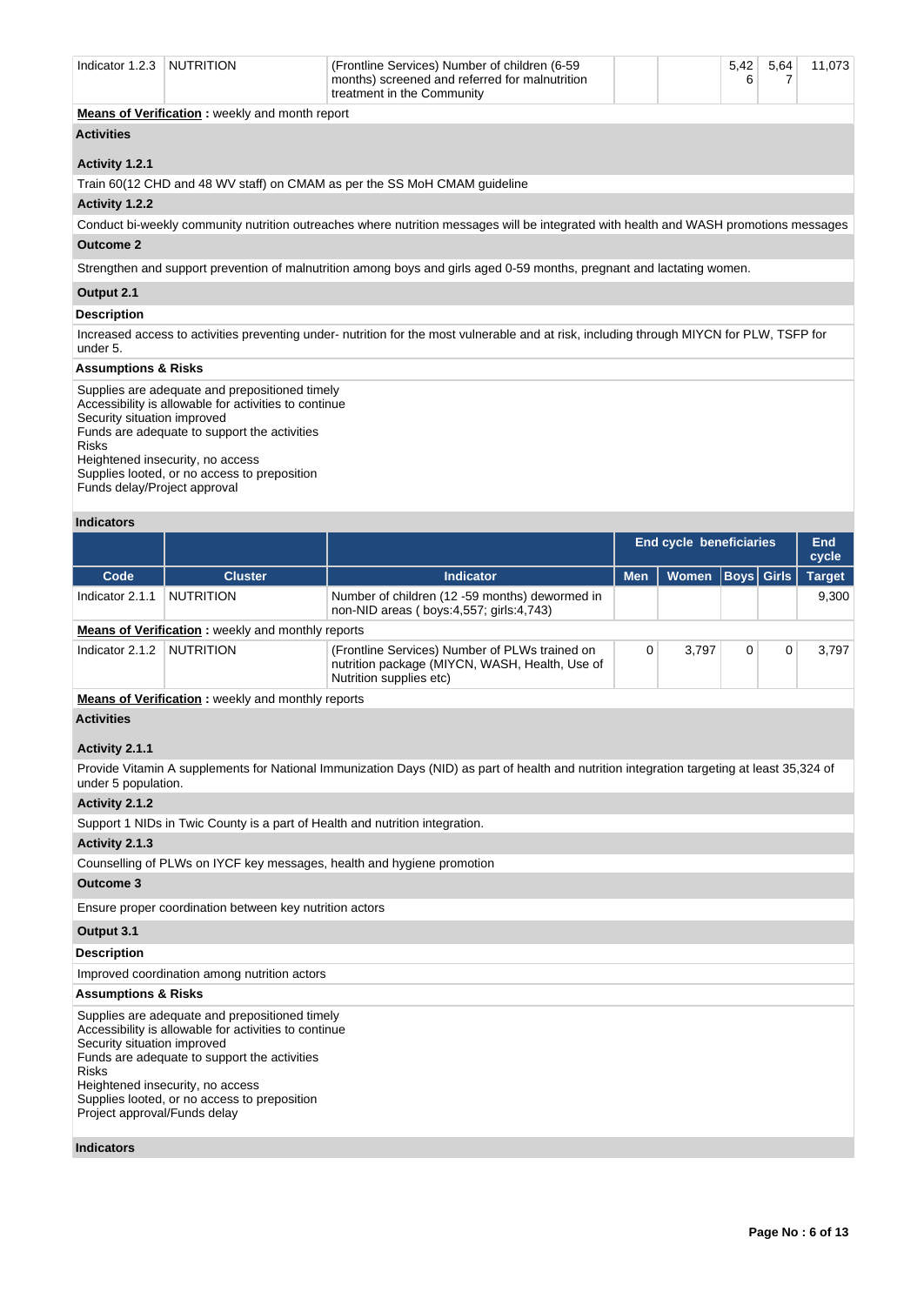|                                     |                                                                      |                                                                                                                                                | <b>End cycle beneficiaries</b> |       | End<br>cycle      |  |               |  |  |  |  |
|-------------------------------------|----------------------------------------------------------------------|------------------------------------------------------------------------------------------------------------------------------------------------|--------------------------------|-------|-------------------|--|---------------|--|--|--|--|
| Code                                | <b>Cluster</b>                                                       | <b>Indicator</b>                                                                                                                               | <b>Men</b>                     | Women | <b>Boys</b> Girls |  | <b>Target</b> |  |  |  |  |
| Indicator 3.1.1                     | <b>NUTRITION</b>                                                     | Frontline] Number of health, WASH, nutrition<br>sessions conducted by community nutrition<br>workers                                           |                                |       |                   |  | 960           |  |  |  |  |
|                                     | <b>Means of Verification</b> : Weekly, monthly and quarterly reports |                                                                                                                                                |                                |       |                   |  |               |  |  |  |  |
| Indicator 3.1.2                     | <b>NUTRITION</b>                                                     | (Frontline Services) Number of nutrition facilities<br>with functioning community complaints / feedback<br>mechanism                           |                                |       |                   |  | 17            |  |  |  |  |
|                                     | <b>Means of Verification:</b> project report                         |                                                                                                                                                |                                |       |                   |  |               |  |  |  |  |
| Indicator 3.1.3                     | <b>NUTRITION</b>                                                     | (Frontline Services) Number of nutrition sites with<br>safe Water access (washing hand facilities,<br>latrine potable water for appetite test) |                                |       |                   |  | 20            |  |  |  |  |
| <b>Means of Verification:</b>       |                                                                      |                                                                                                                                                |                                |       |                   |  |               |  |  |  |  |
| <b>Activities</b><br>Activity 3.1.1 |                                                                      |                                                                                                                                                |                                |       |                   |  |               |  |  |  |  |
|                                     | County nutrition quarterly review meetings in Twic County            |                                                                                                                                                |                                |       |                   |  |               |  |  |  |  |
| Activity 3.1.2                      |                                                                      |                                                                                                                                                |                                |       |                   |  |               |  |  |  |  |
|                                     |                                                                      | Monthly coordination meetings between local leadership, CHD and nutrition actors                                                               |                                |       |                   |  |               |  |  |  |  |
| Activity 3.1.3                      |                                                                      |                                                                                                                                                |                                |       |                   |  |               |  |  |  |  |
| performance.                        |                                                                      | Monthly reports compiled and shared with partners, including nutrition cluster coordinators, for nutrition situation monitoring and program    |                                |       |                   |  |               |  |  |  |  |

### **Activity 3.1.4**

Quarterly technical and monitoring support visits by the Juba based Nutrition advisory team and the CHD.

### **Activity 3.1.5**

Monthly supportive supervision to all SC, OTP and TSFP sites

### **Additional Targets :**

### **M & R**

### **Monitoring & Reporting plan**

To ensure the successful implementation of SSHF SA1, the SMT will work closely with the field staff and provide to them the necessary technical, financial and logistical supports.

A. SMT involvement in the project. This team will have the following senior staff who will be involved in the project (Director of operation, the Program development and Q&A Director, the P&C Director, the Sector Team Leader/ Health and Nutrition Specialist, the Senior Program Officer, the Finance Director, Senior Finance Manager, Quality Assurance Manager and the Procurement / Supply Management). The SMT will be involved in the launch of the SSHF SA1 and will also monitor closely its implementation to ensure that all the activities are implemented and the targets achieved in line with the logical framework. The SMT, through the Director of Finance and Senior Finance Manager, will also support the team in the management of the budget to ensure efficient and effective budget management and value for money. The Health and nutrition specialist and the nutrition officer will undertake a maximum of three supportive visits to the field to provide technical support and ensure that quality characterized the delivery of health services in Twic.

B. Field Staff involvement in SSHF SA1. Under the direct supervision of the Zonal Program Manager, the team in the field will be directly involved in the day to day implementation of activities. As SSHF SA1 is integrated into HPF project, the HPF manager will work in collaboration with the nutrition manager who is the overall responsible person for this project. The nutrition manager will provide support to the county, while the nutrition field coordinator will supervise all nutrition staff in the county and provide regular technical support to them. The nutrition field coordinator will ensure that all activities are implemented as per the log frame and ensure timely submission of program's reports. While the health and nutrition specialist and the nutrition officer will provide technical support three times to the field during the phase of the project implementation, the nutrition manager will monthly visit the OTP/TSFP sites to ensure that the implementation of SSHF is going on smoothly. In addition, there will be a joint WVSS/ CHD quarterly supportive supervision which will be conducted to Twic to monitor the status of the project implementation and to provide the necessary technical guidance.

With regards to reporting, World Vision South Sudan will be using the cluster reporting document templates which captures the essential information for monitoring programs as well as core nutrition indicators. WVSS's M&E team uses a well-developed internal monitoring and indicator tracking frameworks to ensure timely and effective monitoring and evaluation (M&E) reporting. Field staff will be oriented on expected results, indicators to be used within the context of baselines and time frames, means of verification and data collection methods. The project will produce weekly, monthly, quarterly and end of project reports.

# **Workplan**

| Activitydescription                                                                                                                                  | Year   1   2   3   4   5   6   7   8   9   10   11   12 |  |  |                               |  |  |  |
|------------------------------------------------------------------------------------------------------------------------------------------------------|---------------------------------------------------------|--|--|-------------------------------|--|--|--|
| Activity 1.1.1: Conduct continuous screening of children 0-59 months and PLW in<br>the community and health facilities                               | 2018                                                    |  |  | $ X $ $ X $ $ X $ $ X $ $ X $ |  |  |  |
| Activity 1.1.2: Provide treatment for SAM and MAM of CU5 and PLWs as per the<br>CMAM quidelines and refer SAM cases with medical complications to SC | 2018                                                    |  |  | $X$ $X$ $X$ $X$ $X$ $X$ $X$   |  |  |  |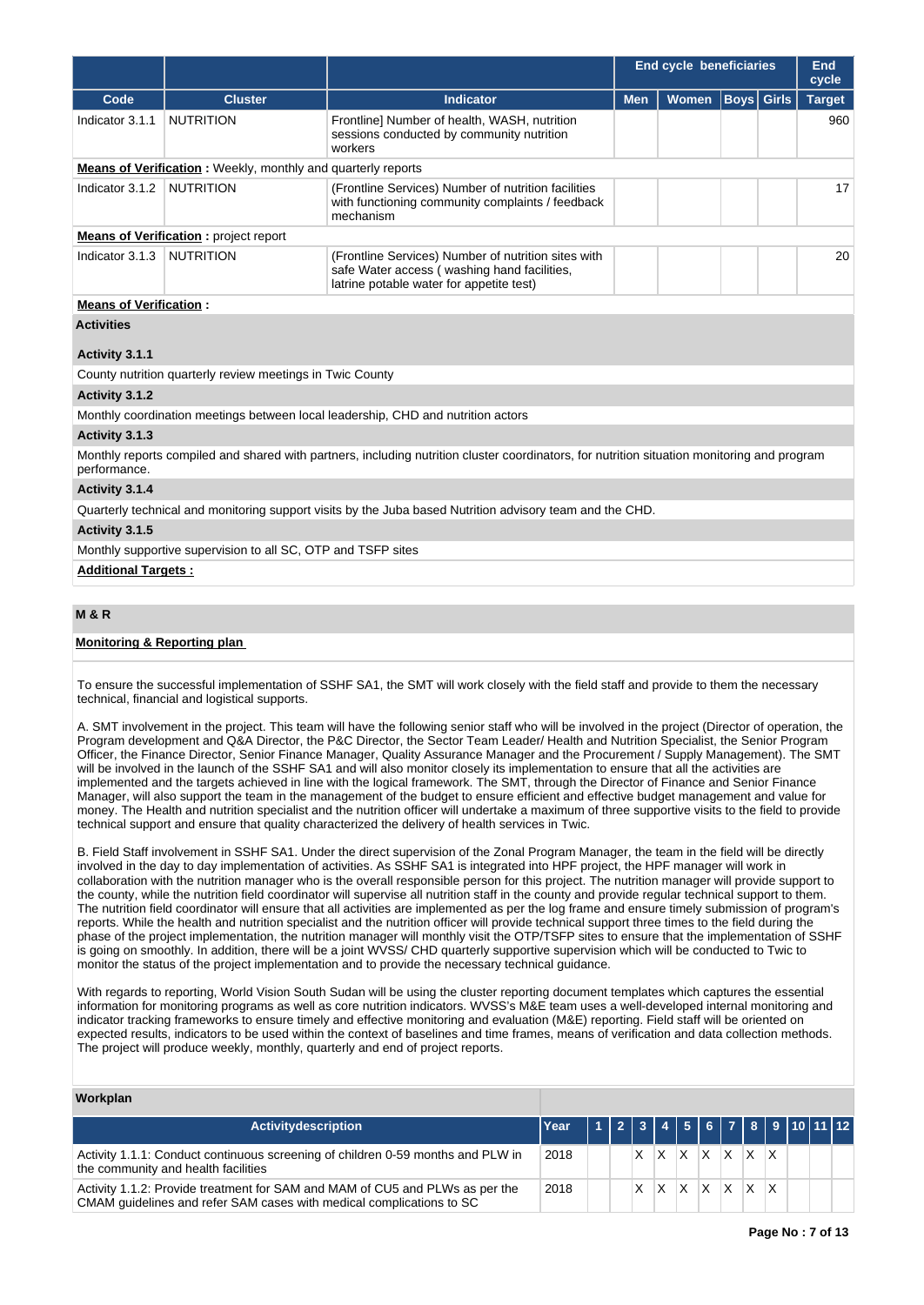| Activity 1.1.3: Continuous follow up of defaulter cases and home visits for non-<br>respondent cases.                                                                                 | 2018 | X            | <b>X</b>     | $\times$     | IX.                     | $\mathsf{X}$ | $\mathsf{X}$   | $\mathsf{x}$ |  |  |
|---------------------------------------------------------------------------------------------------------------------------------------------------------------------------------------|------|--------------|--------------|--------------|-------------------------|--------------|----------------|--------------|--|--|
| Activity 1.1.4: Train Community Nutrition Volunteers (CNVs) or Home Health<br>Promoters (HHPs) on techniques of screening, defaulter tracking and home visits                         | 2018 | $\mathsf{x}$ | <b>X</b>     | $\times$     | ΙX.                     | ΙX.          | ΙX.            | X            |  |  |
| Activity 1.1.5: Treat children with SAM with medical complications in two<br>Stabilization centers                                                                                    | 2018 | $\mathsf{x}$ | $\mathsf{X}$ | $\mathsf{x}$ | $\mathsf{X}$            | Ιx.          | ΙX.            | $\mathsf{x}$ |  |  |
| Activity 1.2.1: Train 60(12 CHD and 48 WV staff) on CMAM as per the SS MoH<br>CMAM guideline                                                                                          | 2018 |              |              | X            | X                       |              |                |              |  |  |
| Activity 1.2.2: Conduct bi-weekly community nutrition outreaches where nutrition<br>messages will be integrated with health and WASH promotions messages                              | 2018 | $\mathsf{x}$ | $\mathsf{x}$ | X            | $\overline{\mathsf{x}}$ | <b>X</b>     | $\times$       | $\times$     |  |  |
| Activity 2.1.1: Provide Vitamin A supplements for National Immunization Days<br>(NID) as part of health and nutrition integration targeting at least 35,324 of under 5<br>population. | 2018 |              |              | X            |                         | X            |                |              |  |  |
| Activity 2.1.2: Support 1 NIDs in Twic County is a part of Health and nutrition<br>integration.                                                                                       | 2018 |              |              |              | X                       |              |                |              |  |  |
| Activity 2.1.3: Counselling of PLWs on IYCF key messages, health and hygiene<br>promotion                                                                                             | 2018 | X            | X            | X            | $\overline{\mathsf{x}}$ | ΙX.          | $\mathsf{X}$   | $\mathsf{x}$ |  |  |
| Activity 3.1.1: County nutrition quarterly review meetings in Twic County                                                                                                             | 2018 |              |              | X            |                         |              | X              |              |  |  |
| Activity 3.1.2: Monthly coordination meetings between local leadership, CHD and<br>nutrition actors                                                                                   | 2018 | $\times$     | <b>X</b>     | $\mathsf{X}$ | $\mathsf{x}$            | <b>X</b>     | $\mathsf{X}^-$ | $\mathsf{x}$ |  |  |
| Activity 3.1.3: Monthly reports compiled and shared with partners, including<br>nutrition cluster coordinators, for nutrition situation monitoring and program<br>performance.        | 2018 | X            | $\mathsf{X}$ | $\mathsf{x}$ | <b>X</b>                | ΙX.          | ΙX.            | $\mathsf{x}$ |  |  |
| Activity 3.1.4: Quarterly technical and monitoring support visits by the Juba based<br>Nutrition advisory team and the CHD.                                                           | 2018 |              |              | X            |                         |              | X              |              |  |  |
| Activity 3.1.5: Monthly supportive supervision to all SC, OTP and TSFP sites                                                                                                          | 2018 | $\times$     | <b>X</b>     | $\mathsf{x}$ | $\mathsf{x}$            | ΙX.          | X              | $\times$     |  |  |

### **OTHER INFO**

### **Accountability to Affected Populations**

In line with the nutrition cluster strategy, WVSS will maintain its commitment to engaging with the affected communities at all phases of the program cycle through focus group discussions with women, men and youth on issues concerning their health. The use of WVSS's mother to mother groups, and youth activities in health promotion is one example of how WVSS engages the community in a sustainable and accountable manner to determine appropriate needs -based responses. WVSS' Quality and Assurance framework will ensure that this project carries out effective and continuous review in line with community needs and humanitarian frameworks. WV will establish community complain and feedback mechanism in the nutrition facilities to ensure the community can provide feedback on the services provided. WV will also ensure that awareness is raised and provide information to beneficiaries on their rights and entitlement in the nutrition sites in Twic. This project will also use conflicts sensitive planning to apply the principles of Do No Harm.

WVSS will also ensure that environmental protection issues are addressed through the project and take measure to mitigate negative environmental impact as a result of project activities. Safety measures will be taken in the disposal of waste in the health facilities by use of an incinerator and nutrition staff will be sensitized on proper and appropriate disposal measures. Environment and natural resource being a critical, target beneficiaries will be encouraged to conserve the environment and avoid practices that contaminate or affect nature during the project activities.

### **Implementation Plan**

Successful implementation in terms of management, coordination, and finance will be overseen by an experienced health and nutrition specialist. Project finance will be coordinated by the Senior finance managers, Zonal finance manager and overseen by WVSS' operations director. Financial oversight will be monitored at regional level also to ensure that accountability and effective use of resources, in line with project contracts, is maintained. Project coordination will be overseen by the project manager, in partnership with WV South Sudan's support, operation and GAM departments. The three departments assist with project administration, technical oversight, and project M+E. Reporting lines and distribution of labor will be overseen by the operation department, and the project manager will be charged with direct supervision.

To maximize efficiency, this project will be carried out in consultation with the South Sudan Nutrition Cluster. This will ensure solid impact, avoid duplication, and promote sustainability where and when possible.

### **Coordination with other Organizations in project area**

| Name of the organization                                                  | Areas/activities of collaboration and rationale                                                                                                                |
|---------------------------------------------------------------------------|----------------------------------------------------------------------------------------------------------------------------------------------------------------|
| UNICEF.WFP                                                                | UNICEF will support this project with supplies for SAM, WFP will<br>support this project with supplies for MAM targeting Children age 6-<br>59 months and PI W |
| <b>Environment Marker Of The Project</b>                                  |                                                                                                                                                                |
| B+: Medium environmental impact with mitigation (sector quidance)         |                                                                                                                                                                |
| <b>Gender Marker Of The Project</b>                                       |                                                                                                                                                                |
| 2a-The project is designed to contribute significantly to gender equality |                                                                                                                                                                |
| <b>Justify Chosen Gender Marker Code</b>                                  |                                                                                                                                                                |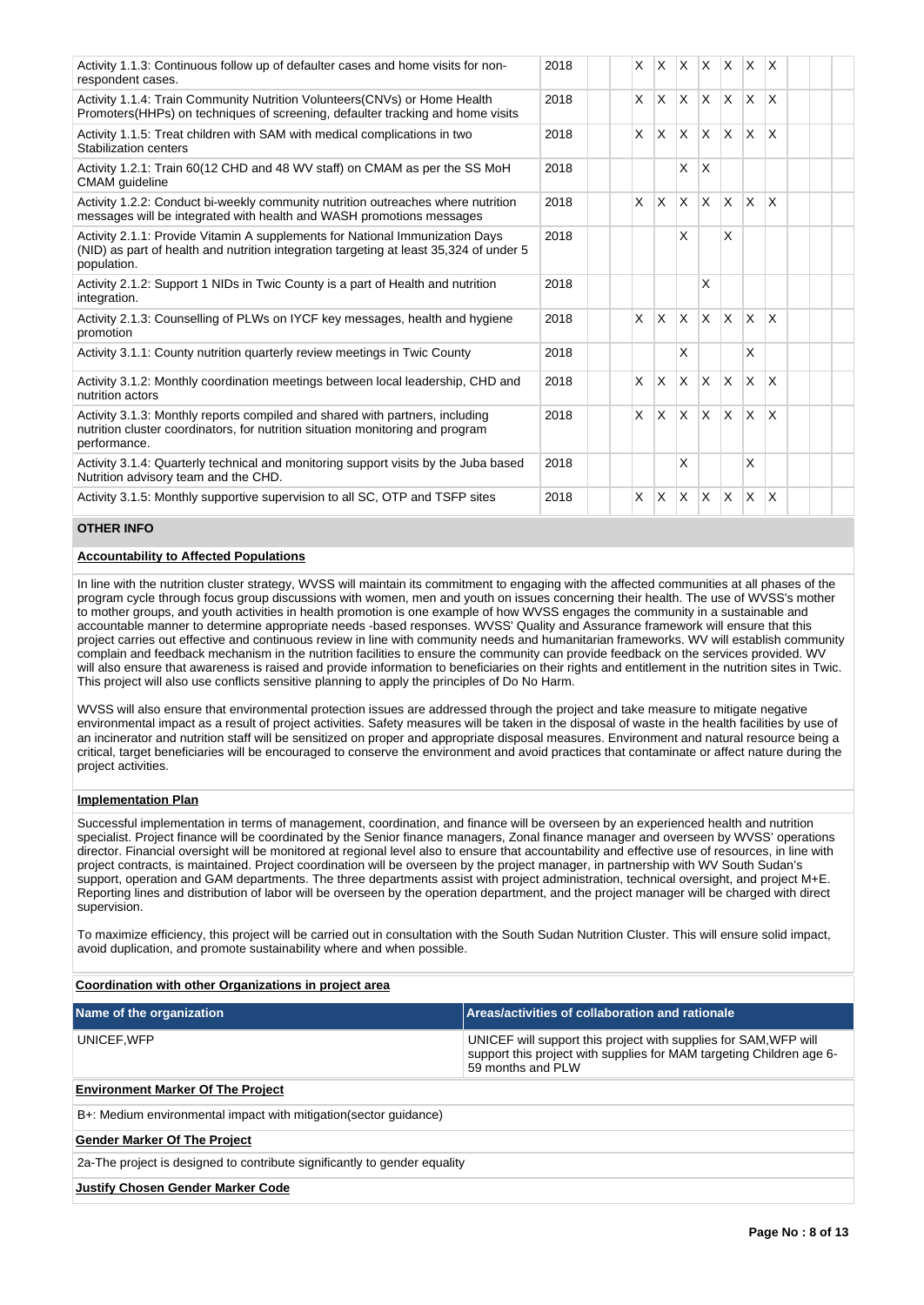World Vision South Sudan actively works to mainstream gender considerations in all aspects of its programming, from hiring staff, promoting gender balance in community-based structures to compiling sex disaggregated data to monitor outcomes as they affect men and women as well as girls and boys admitted into SAM/MAM treatment programs. In addition, interventions will empower mothers with improved knowledge and resources to prevent malnutrition or seek treatment for children with SAM/MAM. This includes default tracing and case finding, to ensure all children, regardless of sex, are being referred to necessary treatment programs and successful complete. The nutrition manger will work to prevent any disproportionate defaulting among sexes. Targeting women and PLW will also help to strengthen linkages to health services that promote health seeking behavior for women, including prenatal care, healthy breastfeeding / feeding practices, and gender based violence services. Given the context of eroded protective factors for vulnerable populations, gender and vulnerability issues will be an integral part of the program strategy, and interventions and community outreach and promotion will be tailored to meet the unique needs of girl and boys. WVSS and its' community partners will work with the health facility, community nutrition volunteers, and community leaders to promote participation of women in decision making structures and promoting awareness on gender issues and unbalanced participation of women in decision making structures. WVSS will also work to engage women as nutrition personnel staff, whenever possible, to increase women's visibility and their opportunities to work with men, which will increase awareness and highlight the need for gender balance.

### **Protection Mainstreaming**

This project will cater to the latest lifesaving needs, in line with the aims and objectives of the nutrition Cluster. This SSHF supported intervention is consistent with the basic humanitarian principles of humanity, neutrality, and impartiality. The project will support the delivery of current essential lifesaving services to continue protecting the lives of the most vulnerable groups in the escalating conflict in South Sudan, particularly women, and children in the emergency situation. This project operates with the understanding that activities will take into account equity principles that promote the protection of women and girls. This health project also take into consideration cross-cutting issues, and at all stages of the project cycle, health practitioners work with experts from Nutrition, FSL, and WASH, among others, to ensure that programming is effective, targeted and making the most of key resources and staff for the benefit of IDPs. This multi-sector approach is only possible due to the emphasis WVSS places on working directly with partners to ensure effective communications. This reduces overlap and duplication and provides the most of resources where needed the most.

#### **Country Specific Information**

### **Safety and Security**

Violent conflict remains a concern for project implementation in South Sudan, including fighting between non-state actors and SPLA as well as inter-communal violence. These factors present a constant threat to the security of staff, particularly in staff heavy projects such as emergency health responses. WVSS gives special attention to safety and security of staff as it is considered very important by the SLT/SMT. For this reason, WVSS has put in place security measures to ensure staff safety and security are assured through up to date guidance from an experience Safety and security manager who provide the necessary advice to the WVSS teams at the national and the state offices. In the field, the person responsible for the staff security and safety is the Zonal Program manager who has vast experience in staff security and safety. WVSS will also rely on other entities such as UNDSS and OCHA to get reliable security updates which will inform its programs in Warrap state.

### **Access**

Humanitarian access is currently possible to all areas targeted by this project. In order to address sporadic incidents of insecurity, a comprehensive and flexible security strategy is in place and provides for a tailored response to insecure conditions.

### **BUDGET**

| Code | <b>Budget Line Description</b>                                                                                                                                                                                                                                                                                                                                                        |   | D / S Quantity | Unit<br>cost          | <b>Duration</b><br><b>Recurran</b><br>ce | $\frac{9}{6}$<br>charged<br>to CHF | <b>Total Cost</b> |
|------|---------------------------------------------------------------------------------------------------------------------------------------------------------------------------------------------------------------------------------------------------------------------------------------------------------------------------------------------------------------------------------------|---|----------------|-----------------------|------------------------------------------|------------------------------------|-------------------|
|      | 1. Staff and Other Personnel Costs                                                                                                                                                                                                                                                                                                                                                    |   |                |                       |                                          |                                    |                   |
| 1.1  | Health and nutrition specialist                                                                                                                                                                                                                                                                                                                                                       | D | 1              | 8,775<br>.00          | 6                                        | 5.00                               | 2,632.50          |
|      | This position will ensure overall technical support to the team based in the filed and will contribute to the successful<br>implementation of the project. The post holder will be the point of contact between WVSS and the cluster/ CHFTS. The salary<br>amount is composed of the basic salary, the national social security benefits, transport allowance and housing allowances. |   |                |                       |                                          |                                    |                   |
| 1.2  | <b>Nutrition Project Manager</b>                                                                                                                                                                                                                                                                                                                                                      | D | 1 <sup>1</sup> | 3.300<br>.00          | 6                                        | 100.00                             | 19.800.00         |
|      | This position will manage the day to day running of the project, including managing staff and deliverable of the project. The salary<br>amount is composed of the basic salary, the national social security benefits, transport allowance and housing allowances.                                                                                                                    |   |                |                       |                                          |                                    |                   |
| 1.3  | <b>Nutrition field Coordinator</b>                                                                                                                                                                                                                                                                                                                                                    | D |                | $1 \mid 1,238$<br>.00 | 6                                        | 100.00                             | 7,428.00          |
|      | These will lead implementation of project activities at field level as well as supervision monitoring during implementation. The<br>salary amount is composed of the basic.                                                                                                                                                                                                           |   |                |                       |                                          |                                    |                   |
| 1.4  | <b>Nutrition Project Driver</b>                                                                                                                                                                                                                                                                                                                                                       | D | $\mathbf{1}$   | 480.0<br>0            | 6                                        | 100.00                             | 2,880.00          |
|      | This position will be responsible for driving the team to field locations                                                                                                                                                                                                                                                                                                             |   |                |                       |                                          |                                    |                   |
| 1.5  | Programme Officer                                                                                                                                                                                                                                                                                                                                                                     | S | $\mathbf{1}$   | 8,775<br>.00          | 6                                        | 10.00                              | 5,265.00          |
|      | Donor liaison and reporting (The salary charged consists of basic salary, hardship allowance and goods and services, medical<br>insurance and pension)                                                                                                                                                                                                                                |   |                |                       |                                          |                                    |                   |
| 1.6  | Quality assurance Coordinator (M&E)                                                                                                                                                                                                                                                                                                                                                   | S | $\mathbf{1}$   | 8,775<br>.00          | 6                                        | 10.00                              | 5,265.00          |
|      | Monitoring, evaluation and quality assurance. (The salary charged consists of basic salary, hardship allowance and goods and<br>services, medical insurance and pension)                                                                                                                                                                                                              |   |                |                       |                                          |                                    |                   |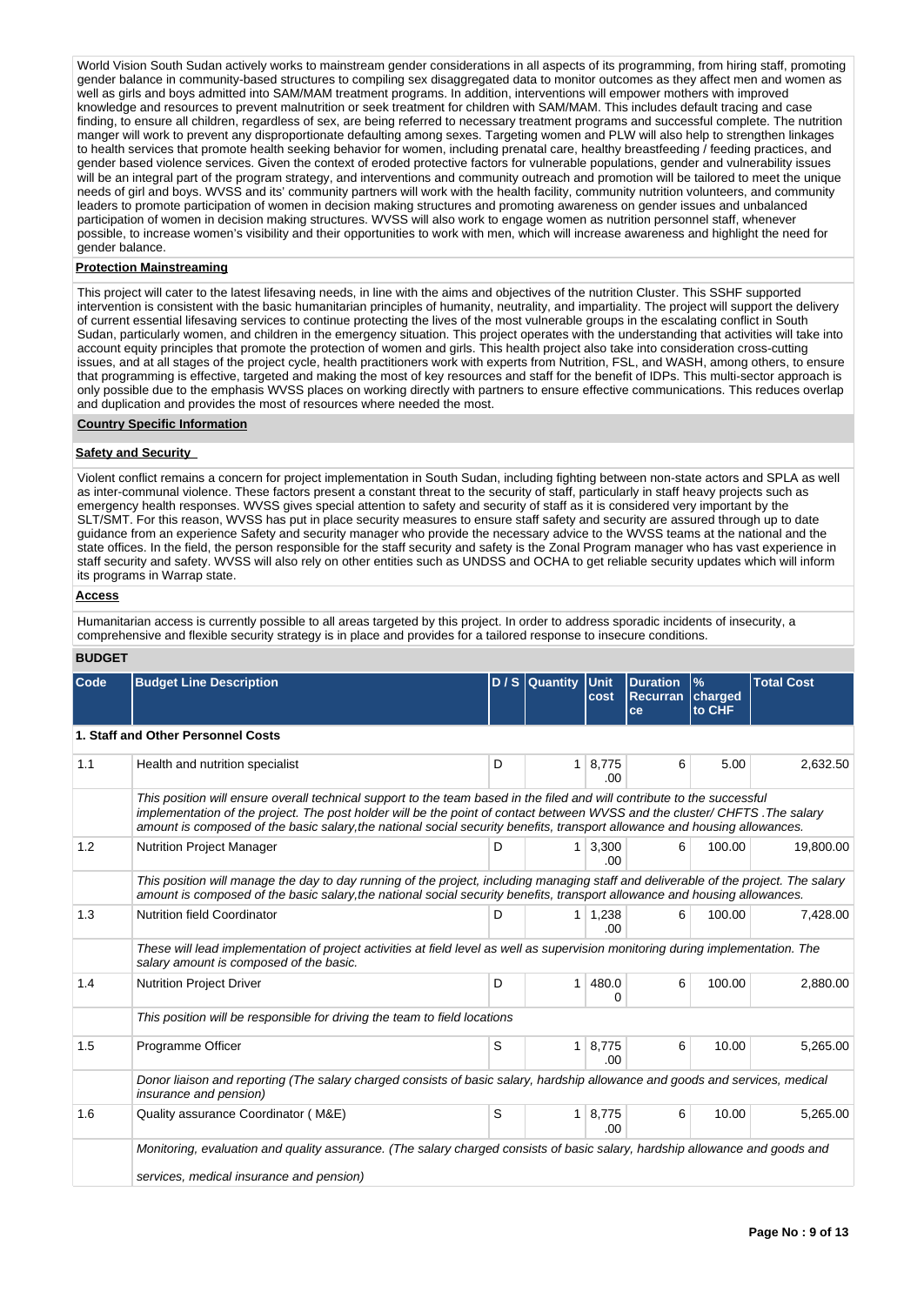| 1.7  | Zonal Finance manager                                                                                                                                                                                                                                                                       | S | 1 <sup>1</sup> | 8,775<br>.00          | 6 | 10.00  | 5,265.00   |
|------|---------------------------------------------------------------------------------------------------------------------------------------------------------------------------------------------------------------------------------------------------------------------------------------------|---|----------------|-----------------------|---|--------|------------|
|      | Financial and grant financial reporting-(The salary charged consists of basic salary, hardship allowance and goods and services,                                                                                                                                                            |   |                |                       |   |        |            |
|      | medical insurance and pension)                                                                                                                                                                                                                                                              |   |                |                       |   |        |            |
| 1.8  | Zonal Programme manager                                                                                                                                                                                                                                                                     | S | 1 <sup>1</sup> | 8,775<br>.00          | 6 | 10.00  | 5,265.00   |
|      | Provides oversight of the project implementation on timeliness, scope and budget. (The salary charged consists of basic salary,                                                                                                                                                             |   |                |                       |   |        |            |
|      | hardship allowance and goods and services,                                                                                                                                                                                                                                                  |   |                |                       |   |        |            |
| 1.9  | National Office National support staff- based in Juba and<br>charged 53% to CHF                                                                                                                                                                                                             | S |                | $6 \mid 3,000$<br>.00 | 6 | 3.00   | 3,240.00   |
|      | P & C/HR Officer, Logistics Officer, Financial accountant, booking officer                                                                                                                                                                                                                  |   |                |                       |   |        |            |
| 1.10 | National Office Support(International) based in Juba and<br>Charged 3%                                                                                                                                                                                                                      | S | 5 <sup>1</sup> | 5,400<br>.00          | 6 | 3.00   | 4,860.00   |
|      | P & C/HR Officer, Logistics Officer, Financial accountant, booking officer                                                                                                                                                                                                                  |   |                |                       |   |        |            |
| 1.11 | <b>Grant Accountant</b>                                                                                                                                                                                                                                                                     | D | 1              | 1,680<br>.00          | 6 | 10.00  | 1,008.00   |
|      | To manage project finances and reporting                                                                                                                                                                                                                                                    |   |                |                       |   |        |            |
| 1.12 | Field Office Support Staff - based in Twic                                                                                                                                                                                                                                                  | D | 2 <sup>1</sup> | 435.0<br>0            | 6 | 50.00  | 2,610.00   |
|      | P & C/HR Officer, Logistics Officer, Financial accountant, booking officer                                                                                                                                                                                                                  |   |                |                       |   |        |            |
| 1.13 | Nutrition assistant for the OTP/TSFP                                                                                                                                                                                                                                                        | D | 28             | 828.4<br>2            | 6 | 100.00 | 139,174.56 |
|      | These will conduct screening at health facility and admit SAM and MAM in OTPs and TSFP respectively. Supervise outreach<br>activities done by CNVs. The salary amount is composed of the basic salary, the national social security benefits, transport<br>allowance and housing allowances |   |                |                       |   |        |            |
| 1.14 | Nutrition nurses for the SC                                                                                                                                                                                                                                                                 | D |                | $4 \mid 1,411$<br>.00 | 5 | 100.00 | 28,220.00  |
|      | These nurses will do medical assessment and provision of basic routine medicines.                                                                                                                                                                                                           |   |                |                       |   |        |            |
| 1.15 | Nutrition assistants for the the SC                                                                                                                                                                                                                                                         | D | $\overline{4}$ | 828.4<br>2            | 5 | 100.00 | 16,568.40  |
|      | These will conduct screening at health facility and admit SAM and MAM in SC respectively. Supervise outreach activities done by<br>CNVs. The salary amount is composed of the basic salary, the national social security benefits, transport allowance and housing<br>allowances            |   |                |                       |   |        |            |
| 1.16 | Incentives for CVNs and HHPs                                                                                                                                                                                                                                                                | D |                | 60 36.00              | 6 | 100.00 | 12,960.00  |
|      | The project will pay CNVs and HHPs incentives of approximately \$36/person/month for the days they work in communities<br>conducting screening and other related activities                                                                                                                 |   |                |                       |   |        |            |
|      | <b>Section Total</b>                                                                                                                                                                                                                                                                        |   |                |                       |   |        | 262,441.46 |
|      | 2. Supplies, Commodities, Materials                                                                                                                                                                                                                                                         |   |                |                       |   |        |            |
| 2.1  | Train 60 CNVs and HHPs on techniques of screening,<br>defaulter tracing and home visits                                                                                                                                                                                                     | D | $60-1$         | 25.00                 | 2 | 100.00 | 3,000.00   |
|      | The training will be for CNVs and HHPs; and the costs will be for transport, accommodation and meals for participants                                                                                                                                                                       |   |                |                       |   |        |            |
| 2.2  | Train CHD and WV staff on CMAM                                                                                                                                                                                                                                                              | D |                | 25 35.00              | 5 | 100.00 | 4,375.00   |
|      | Costs are for accommodation and meals and transport for participants                                                                                                                                                                                                                        |   |                |                       |   |        |            |
| 2.3  | Conduct mass community mobilization, sensitization, and<br>screening campaign                                                                                                                                                                                                               | D | 11             | 100.0<br>0            | 2 | 100.00 | 2,200.00   |
|      | The costs are for hire of public address systems and lunch for the organizing teams                                                                                                                                                                                                         |   |                |                       |   |        |            |
| 2.4  | Support NIDs (Training of HHPs, planning, monitoring) in Twic<br>County                                                                                                                                                                                                                     | D |                | $1 \mid 1,500$<br>.00 | 1 | 100.00 | 1,500.00   |
|      | Costs will be for logistics support, monitoring and training of personnel to participate in the NIDs.                                                                                                                                                                                       |   |                |                       |   |        |            |
| 2.5  | Quarterly county nutrition project review meetings in Twic<br>County                                                                                                                                                                                                                        | D | $\mathbf{1}$   | 500.0<br>0            | 2 | 100.00 | 1,000.00   |
|      | Costs being for venue hire and refreshments during the meeting                                                                                                                                                                                                                              |   |                |                       |   |        |            |
| 2.6  | Monthly coordination meetings between local leadership, CHD<br>and nutrition actors                                                                                                                                                                                                         | D | $\mathbf{1}$   | 400.0<br>0            | 6 | 100.00 | 2,400.00   |
|      | Costs being for venue hire and refreshments during the meeting                                                                                                                                                                                                                              |   |                |                       |   |        |            |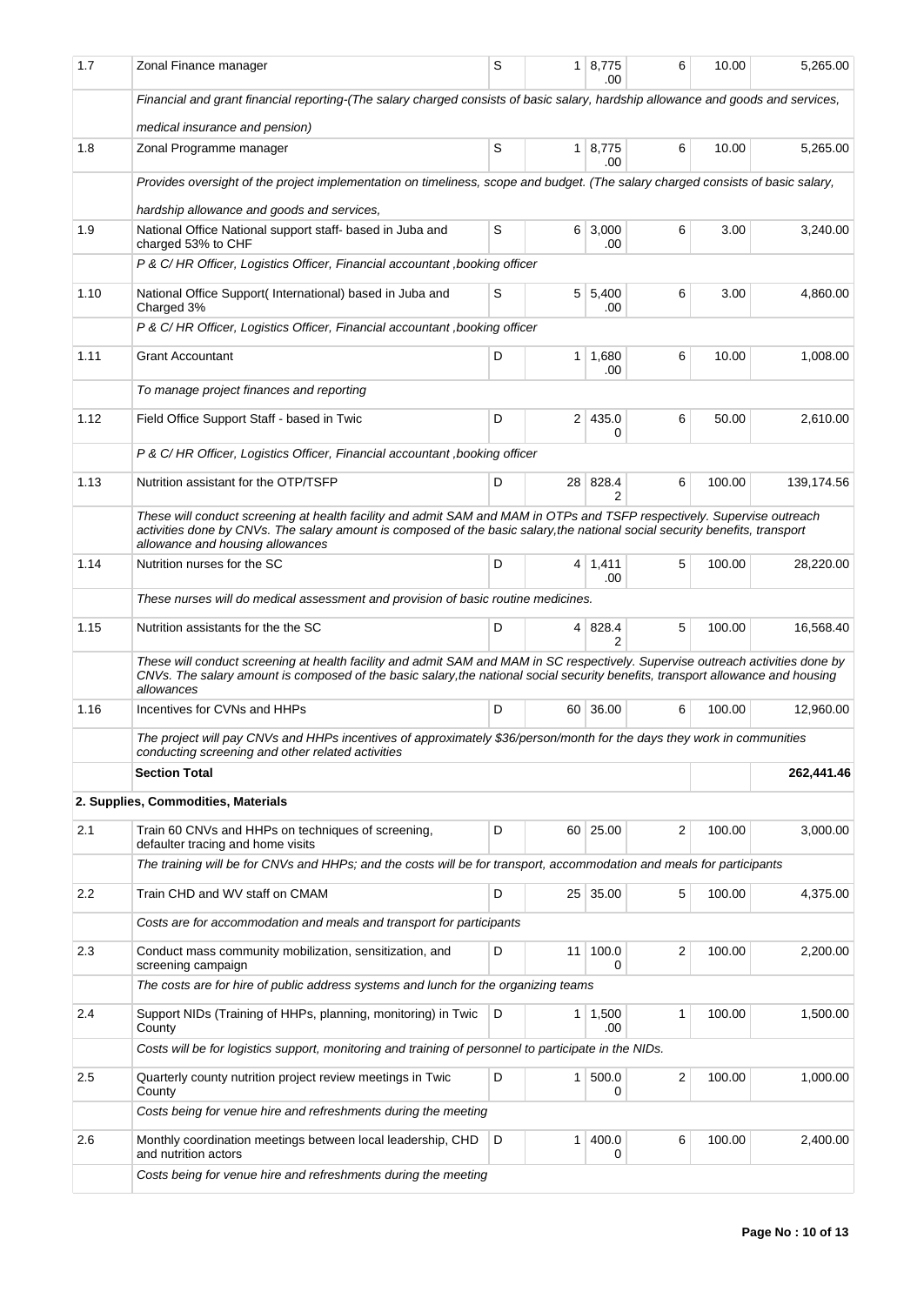| 2.7          | Visibility (Banners, T-shirts, Hats and Humanitarian vests)                                                                                | D      | 1 <sup>1</sup>                 | 2,000<br>.00   | 1              | 100.00 | 2,000.00  |  |  |
|--------------|--------------------------------------------------------------------------------------------------------------------------------------------|--------|--------------------------------|----------------|----------------|--------|-----------|--|--|
|              | This is to ensure that the team are visible and easily identified by the beneficiaries and other partners to promote accountability.       |        |                                |                |                |        |           |  |  |
| 2.8          | Essential materials and hygiene supplies for OTP/TSFT sites                                                                                | D      | 3,000<br>1 <sup>1</sup><br>.00 |                | 1              | 100.00 | 3,000.00  |  |  |
|              | The costs will be for detergents for cleaning, and hygiene supplies e.g soaps for the OTPs/TSFP sites.                                     |        |                                |                |                |        |           |  |  |
|              | <b>Section Total</b>                                                                                                                       |        |                                |                |                |        | 19,475.00 |  |  |
| 3. Equipment |                                                                                                                                            |        |                                |                |                |        |           |  |  |
| 3.1          | laptop for nutrition field coordinator                                                                                                     | 100.00 | 1,500.00                       |                |                |        |           |  |  |
|              | This line is for the laptop for the nutrition field coordinator.                                                                           |        |                                |                |                |        |           |  |  |
|              | <b>Section Total</b>                                                                                                                       |        | 1,500.00                       |                |                |        |           |  |  |
|              | <b>4. Contractual Services</b>                                                                                                             |        |                                |                |                |        |           |  |  |
| NA.          | <b>NA</b>                                                                                                                                  | NA     | 0                              | 0.00           | 0              | 0      | 0.00      |  |  |
|              | <b>NA</b>                                                                                                                                  |        |                                |                |                |        |           |  |  |
|              | <b>Section Total</b>                                                                                                                       |        | 0.00                           |                |                |        |           |  |  |
| 5. Travel    |                                                                                                                                            |        |                                |                |                |        |           |  |  |
| 5.1          | Staff travel (local transport, flights-round trip,) Juba to Field<br>locations-Teams to be booked via UNHAS                                | D      |                                | 2   550.0<br>0 | $\overline{c}$ | 100.00 | 2,200.00  |  |  |
|              | These are costs of project staff to travel to and from field locations to Juba.                                                            |        |                                |                |                |        |           |  |  |
| 5.2          | Vehicle fuel and maintenance costs/hire in Twic                                                                                            | D      | 1                              | 4,000<br>.00   | 6              | 100.00 | 24,000.00 |  |  |
|              | These are costs of vehicle hire for project activities                                                                                     |        |                                |                |                |        |           |  |  |
| 5.3          | Local Transportation RUTF from UNICEF through the existing<br>PCA and transport to field locatiions                                        | D      | 1                              | 2,000<br>.00   | 5              | 100.00 | 10,000.00 |  |  |
|              | local transport hire of trucks for nutrition supplies                                                                                      |        |                                |                |                |        |           |  |  |
| 5.4          | Monthly supportive supervision visits                                                                                                      | D      | 1                              | 50.00          | 6              | 100.00 | 300.00    |  |  |
|              | The costs will be for Travel, subsistence and per diem of project supervisor and CHDs staff participating in support supervision<br>visits |        |                                |                |                |        |           |  |  |
| 5.5          | Quarterly monitoring / technical support visits by Juba based<br>Nutrition advisory meeting                                                | D      |                                | 2 400.0        | 2              | 100.00 | 1,600.00  |  |  |
|              | The costs will be for travel and subsistence and per diems of Juba based technical advisory staff                                          |        |                                |                |                |        |           |  |  |
| 5.6          | Contribution to field and Juba staff's R&R and leave                                                                                       | S      |                                | 4 1,270<br>.00 | $\mathbf{1}$   | 10.00  | 508.00    |  |  |
|              | This cost is a contribution to Rand R and leave for staff involved in nutrition SSHF.                                                      |        |                                |                |                |        |           |  |  |
| 5.7          | Local accommodation costs/ perdiem costs                                                                                                   | D      |                                | 3   50.00      | 5              | 100.00 | 750.00    |  |  |
|              | This line is for local accommodation cost and per diem cost.                                                                               |        |                                |                |                |        |           |  |  |
|              | <b>Section Total</b>                                                                                                                       |        | 39,358.00                      |                |                |        |           |  |  |
|              | 6. Transfers and Grants to Counterparts                                                                                                    |        |                                |                |                |        |           |  |  |
| NA           | <b>NA</b>                                                                                                                                  | NA     | 0                              | 0.00           | 0              | 0      | 0.00      |  |  |
|              | <b>NA</b>                                                                                                                                  |        |                                |                |                |        |           |  |  |
|              | <b>Section Total</b>                                                                                                                       |        |                                | 0.00           |                |        |           |  |  |
|              | 7. General Operating and Other Direct Costs                                                                                                |        |                                |                |                |        |           |  |  |
| 7.1          | Field office Fuel (Generator fuel contribution                                                                                             | D      | 1                              | 7,000<br>.00   | 6              | 10.00  | 4,200.00  |  |  |
|              | This is the cost for office fuel in Twic office for running office generators.                                                             |        |                                |                |                |        |           |  |  |
| 7.2          | Vehicle running costs - National Office                                                                                                    | S      | $\mathbf{1}$                   | 4,434<br>.00   | 6              | 5.00   | 1,330.20  |  |  |
|              | to support vehicle operating costs at National and zonal office                                                                            |        |                                |                |                |        |           |  |  |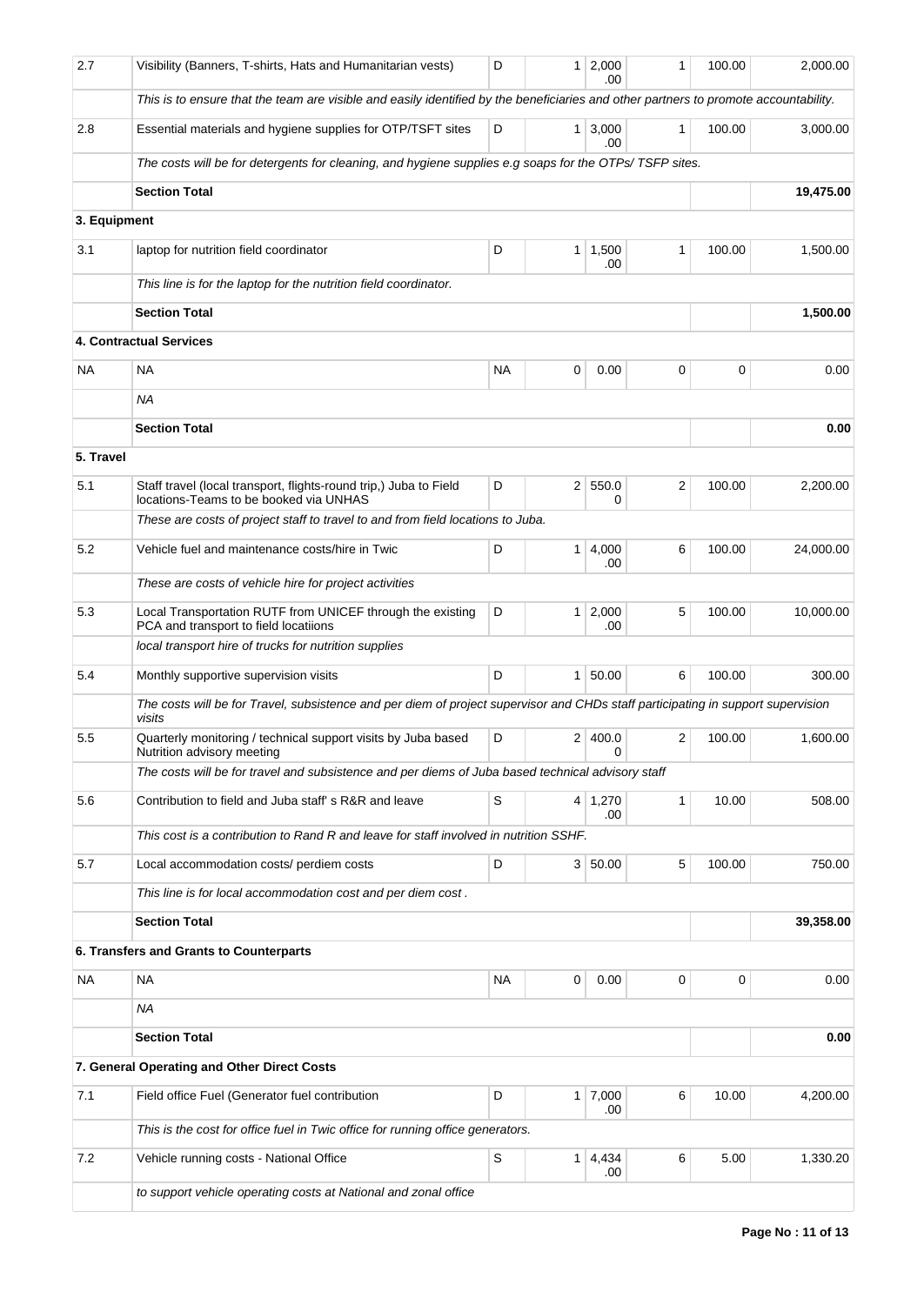| 7.3                       | <b>Communication Costs</b>                                                                                                                                                      | D         | $\mathbf{1}$   | 171.6<br>$\Omega$        | 6            | 100.00 | 1,029.60   |
|---------------------------|---------------------------------------------------------------------------------------------------------------------------------------------------------------------------------|-----------|----------------|--------------------------|--------------|--------|------------|
|                           | This costs of airtime for field staff                                                                                                                                           |           |                |                          |              |        |            |
| 7.4                       | Stationery/ cartridges for Twic nutrition project                                                                                                                               | D         |                | $1 \mid 1,200$<br>.00    | $\mathbf{1}$ | 100.00 | 1,200.00   |
|                           | Cost of stationery for Twic county                                                                                                                                              |           |                |                          |              |        |            |
| 7.5                       | VSAT (Internet) charges                                                                                                                                                         | S         |                | $1 \,   \, 3,000$<br>.00 | 6            | 8.00   | 1,440.00   |
|                           | Being contribution to internet charges in Twic and Kuajok Zonal office. Shared costs towards maintaining VSAT subscriptions to<br>enable the teams manage to email the reports. |           |                |                          |              |        |            |
| 7.6                       | World Vision South Sudan Juba Office rental costs                                                                                                                               | S         |                | 1   6,000<br>.00         | 6            | 5.00   | 1,800.00   |
|                           | Being contribution to office space utilized by the Nutrition team in Juba office                                                                                                |           |                |                          |              |        |            |
| 7.7                       | <b>Security Costs</b>                                                                                                                                                           | S         |                | $1 \mid 7,500$<br>.00    | 6            | 8.00   | 3,600.00   |
|                           | Being contribution to office utilities used by the Nutrition team in Juba office                                                                                                |           |                |                          |              |        |            |
| 7.8                       | Bank charges/cash transfer costs                                                                                                                                                | S         | 1 <sup>1</sup> | 3,000<br>.00             | 6            | 8.00   | 1,440.00   |
|                           | Costs related to bank transactions                                                                                                                                              |           |                |                          |              |        |            |
| 7.9                       | Generators - Maintenance and Repair                                                                                                                                             | S         |                | 1   10,00<br>0.00        | 6            | 8.00   | 4,800.00   |
|                           | Cost related to office generators and staff guesthouse generator.                                                                                                               |           |                |                          |              |        |            |
| 7.10                      | Zonal Camp maintenance, repair                                                                                                                                                  | S         | $\mathbf{1}$   | 5,328<br>.54             | 6            | 8.00   | 2,557.70   |
|                           | This is costs for maintenance of staff camp where project implementation staff reside                                                                                           |           |                |                          |              |        |            |
|                           | <b>Section Total</b>                                                                                                                                                            |           | 23,397.50      |                          |              |        |            |
| <b>SubTotal</b><br>244.00 |                                                                                                                                                                                 |           |                |                          |              |        | 346,171.96 |
| Direct                    |                                                                                                                                                                                 |           |                |                          |              |        | 299,536.06 |
| Support                   |                                                                                                                                                                                 | 46,635.90 |                |                          |              |        |            |
| <b>PSC Cost</b>           |                                                                                                                                                                                 |           |                |                          |              |        |            |
|                           | <b>PSC Cost Percent</b>                                                                                                                                                         |           |                |                          |              |        | 7.00       |
| <b>PSC Amount</b>         |                                                                                                                                                                                 |           |                |                          |              |        | 24,232.04  |
| <b>Total Cost</b>         |                                                                                                                                                                                 |           |                |                          |              |        | 370,404.00 |